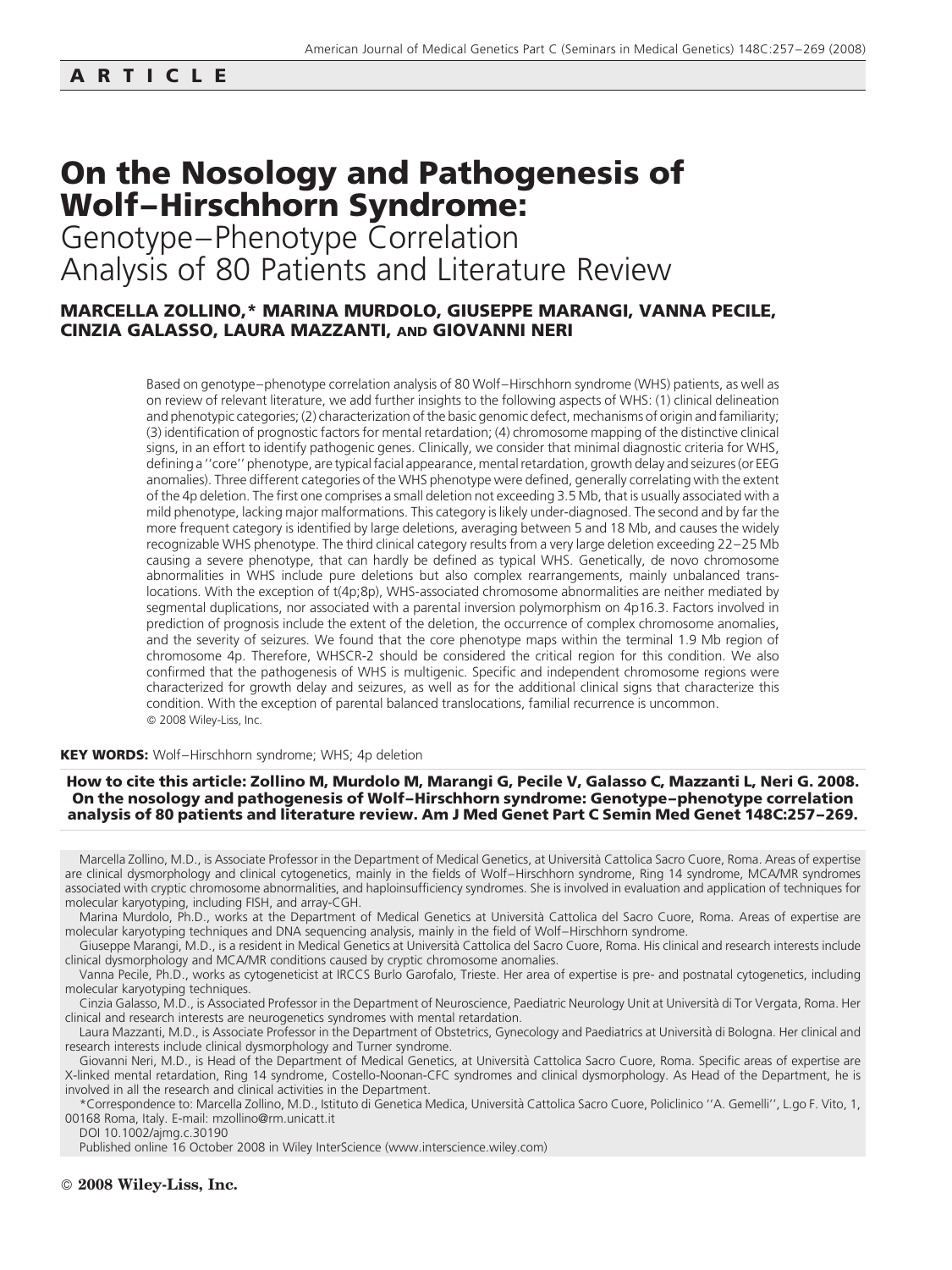#### INTRODUCTION

Wolf–Hirschhorn syndrome (WHS) (OMIM 194190) was first described independently by Wolf et al. [1965] and by Hirschhorn et al. [1965] as a multiple congenital anomalies/mental retardation (MCA/MR) syndrome caused by partial 4p deletion. Clinical signs include a typical facial appearance, resembling the ''Greek warrior helmet'' profile, mental retardation, severe growth delay, hypotonia, congenital heart malformations, midline defects, such as cleft palate and hypospadias, ocular colobomas, renal abnormalities and seizures [Battaglia et al., 2001]. The early series of WHS patients had large 4p deletions, all associated with a severe phenotype, which until recently was a diagnostic hallmark of this condition. However, an increasing number of very small 4p16.3 deletions, either terminal or interstitial, were identified in the last few years due to the currently available techniques for molecular karyotyping. These small deletions are associated with a mild or an atypical WHS phenotype, making it necessary to revise the diagnostic criteria. There is a consensus that the core WHS phenotype is defined by the association of typical facial appearance, growth delay, mental retardation and seizures (or EEG anomalies). These

There is a consensus that the core WHS phenotype is defined by the association of typical facial appearance, growth delay, mental retardation and seizures (or EEG anomalies).

signs should be considered minimal diagnostic criteria. Their fine mapping within the critically deleted region is relevant for the search of pathogenic genes.

Although the extent of the 4p deletion varies greatly in individual patients, hemizygosity of the terminal 4p16.3 region is necessary and sufficient to cause the core phenotype. Two distinct regions were independently

described as critically deleted in WHS [Wright et al., 1997; Zollino et al., 2003], generating some confusion about what region is to be investigated for the molecular diagnosis of WHS.

With respect to the pathogenesis, it was previouslyassumed that a single gene could be responsible for the full WHS phenotype, acting as master transcriptional regulator of other genes. Actually, several genotype–phenotype correlation studies point at a multigenic pathogenesis as more likely, and different genes on 4p16.3 have been suggested to cause distinctive clinical manifestations. In particular, haploinsufficiency of WHSC1 has been related to the facial characteristics, and hemizygosity of LETM1 to seizures. With respect to growth delay, literature reports are contradictory. A small 4p region for growth retardation was recently identified by two independent observations within the terminal 760 kb [Concolino et al., 2007] and the terminal 1.27–1.46 Mb [South et al., 2007] of chromosome 4p, respectively. However this evidence came from a ring chromosome 4 in both cases, making its interpretation rather dubious [Zollino et al., 2008].

In this article we tried to elucidate the pathogenesis of WHS and to identify specific chromosome regions where critical genes reside by analyzing a total of 80 WHS patients, all carrying a chromosome 4p deletion that encompasses WHSCR-2, and two additional patients with atypical 4p deletion not productive of WHS. We also review the relevant literature reports and discuss the mechanisms of origin of the basic genomic defects and prognostic factors in WHS.

### THE WHS CRITICAL REGION

Although they may be of different length, 4p deletions that include the terminal 4p16.3 chromosome region are the basis of WHS. At a molecular level, comparative analysis of either terminal and interstitial deletions allowed the description of the first critical region, WHSCR, limited to a 165 kb interval at about 2 Mb from the telomere, defined

by the loci D4S166 and D4S3327 [Wright et al., 1997]. The wide phenotypic effects caused by such small deletion had suggested that only a few pleiotropic genes, perhaps just one, residing in the region, may be responsible for the WHS phenotype, acting as transcriptional regulator(s) of other genes. Two genes, WHSC1 [Stec et al., 1998] (OMIM 602952), two thirds of which map within the distal half of the WHSCR, and WHSC2 [Wright et al., 1999] (OMIM 606026), falling entirely within only WHSCR, were described as candidate genes. However, productive mutations have not been detected so far. LETM1 (leucine zipper/EF-handcontaining transmembrane (OMIM 604407)), which is involved in Ca2 signaling, was recently described as another candidate gene for WHS, in particular for the seizure disorder [Endele et al., 1999].

LETM1 is identified by cosmid 75b9 and PAC clone 184O23, and it maps distally to WHSCR. In spite of some evidence, the role of WHSCR remains questionable. As a matter of fact, most WHS-associated deletions are much larger than WHSCR, usually including all the candidate genes.

A unique patient was reported by Rauch et al. [2001] with a small interstitial deletion restricted to WHSCR and in whom the *LETM1* gene was preserved. As pointed out by the authors, this patient presented with an atypical WHS phenotype that included normal height, subtle WHS facial appearance, and, more importantly, no seizures. Another large interstitial deletion—resulting in an atypical WHS phenotype, with no seizures established the distal boundary of WHSCR [Somer et al., 1995; Wright et al., 1997]. LETM1 was preserved also in this patient. All these considerations, together with the detection of a 1.9 Mb deletion productive of the full WHS core phenotype, including seizures, but not including the whole WHSCR, allowed re-definition of the critical region within an interval of 300–600 kb between the loci D4S3327 (at 1.9 Mb from the telomere) and D4S98-D4S168 (at 1.6– 1.3 Mb from the telomere) [Zollino et al., 2003]. The newly described region was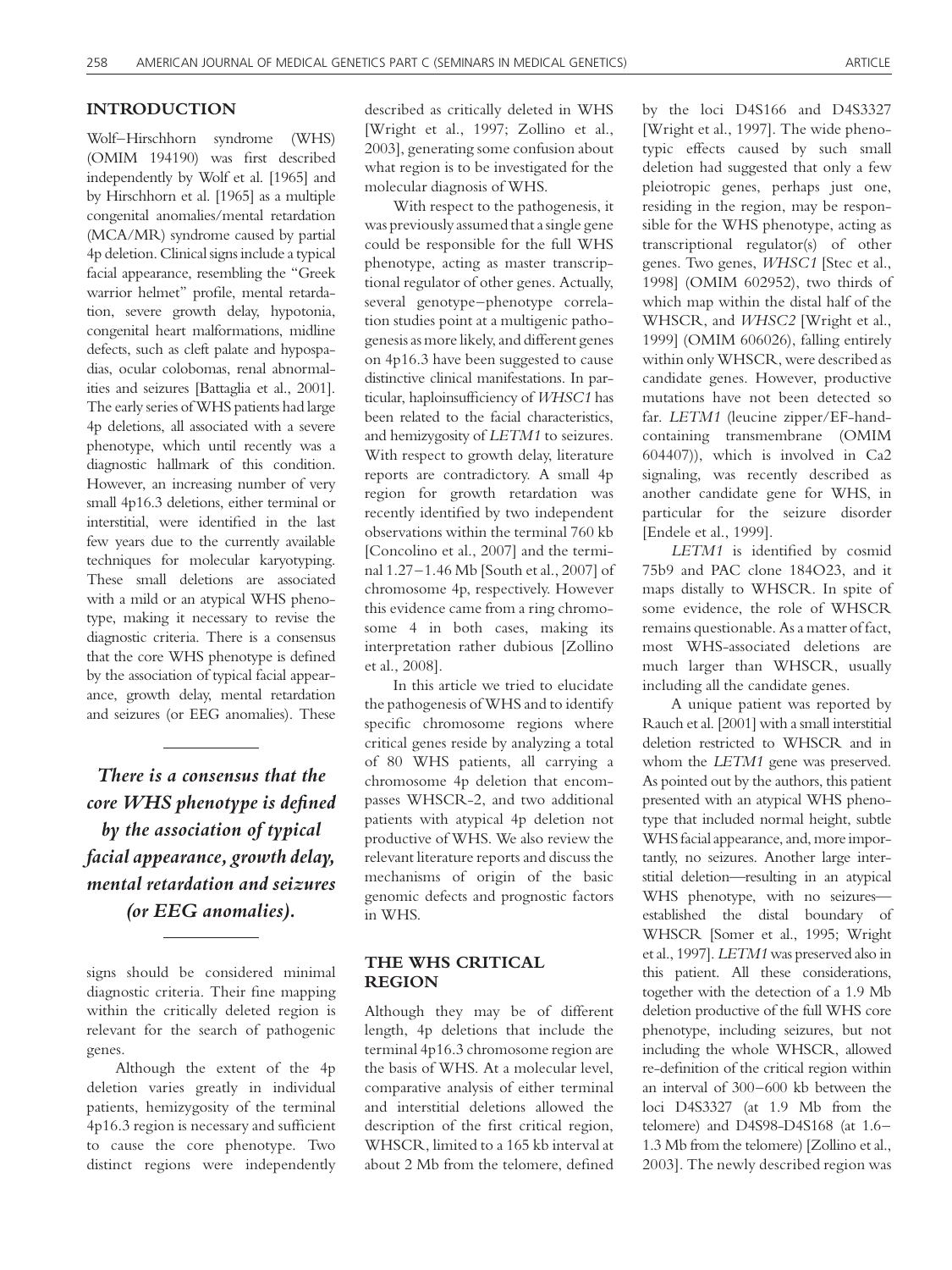All these considerations, together with the detection of a 1.9 Mb deletion productive of the full WHS core phenotype, including seizures, but not including the whole WHSCR, allowed re-definition of the critical region within an interval of 300–600 kb between the loci D4S3327 (at 1.9 Mb from the telomere) and D4S98-D4S168  $(at 1.6 - 1.3 Mb from$ the telomere).

referred to as WHSCR-2. It is contiguous, distally, to the previous one, sharing with it the WHSC1 gene. It is worth noting that LETM1 lies within this region. A subsequent report by Rodriguez et al. [2005] confirmed this evidence. Therefore, we consider WHSCR-2 as the critical region for WHS.

### CLINICAL CATEGORIES OF WHS

The great variability in the exent of the 4p deletion, as documented by all reported series of patients, makes the resulting phenotype highly variable. Deletions of several megabases in length are associated with a severe phenotype, including typical facial appearance, severe growth delay, severe mental retardations, midline defects, such as cleft palate and hypospadias, congenital heart malformations, renal and skeletal anomalies and seizures.

Deletions of several megabases in length are associated with a severe phenotype, including typical facial appearance, severe

growth delay, severe mental retardations, midline defects, such as cleft palate and hypospadias, congenital heart malformations, renal and skeletal anomalies and seizures.

The typical phenotypic findings in these cases make the clinical diagnosis of WHS unquestionable. However, an increasing number of very small 4p16.3 deletions were identified in the last few years by molecular karyotyping. Small deletions are usually associated with a mild phenotype, in which clinical signs can only include those defining the core phenotype. This category is likely under-diagnosed.

To facilitate proper genetic diagnosis and counseling, we suggested distinguishing WHS into two different forms, "classical" and "mild," on the basis of clinical presentation, that in turn is related to the extent of the 4p deletion [Zollino et al., 2003]. However, a third

clinical category should now be added, including those patients in whom a very large deletion exceeding 22–25 Mb is detected. Thus, from a clinical point of view, three different categories of the WHS phenotype can be defined. The first one, the ''mild'' form, usually refers to small deletions not exceeding 3.5 Mb. Patients in this group can present with a very mild degree of mental retardation, language can be fluent, independent walking can occur by the age of 2– 3 years (Fig. 1). Major malformations are uncommon. The second, and apparently more common category, also referred to as the ''classical'' form, is associated with a larger deletion, measuring on average 5–18 Mb. Patients in this group present with the typical WHS phenotype, including severe psychomotor delay, delayed or absent speech, late walking (Fig. 2). In addition, major malformations are common. The last, and quantitatively smallest category is identified by large deletions exceeding 22–25 Mb, resulting in a phenotype that one can hardly define as WHS. In addition to severe psychomotor delay, that prevents language development and social skills,



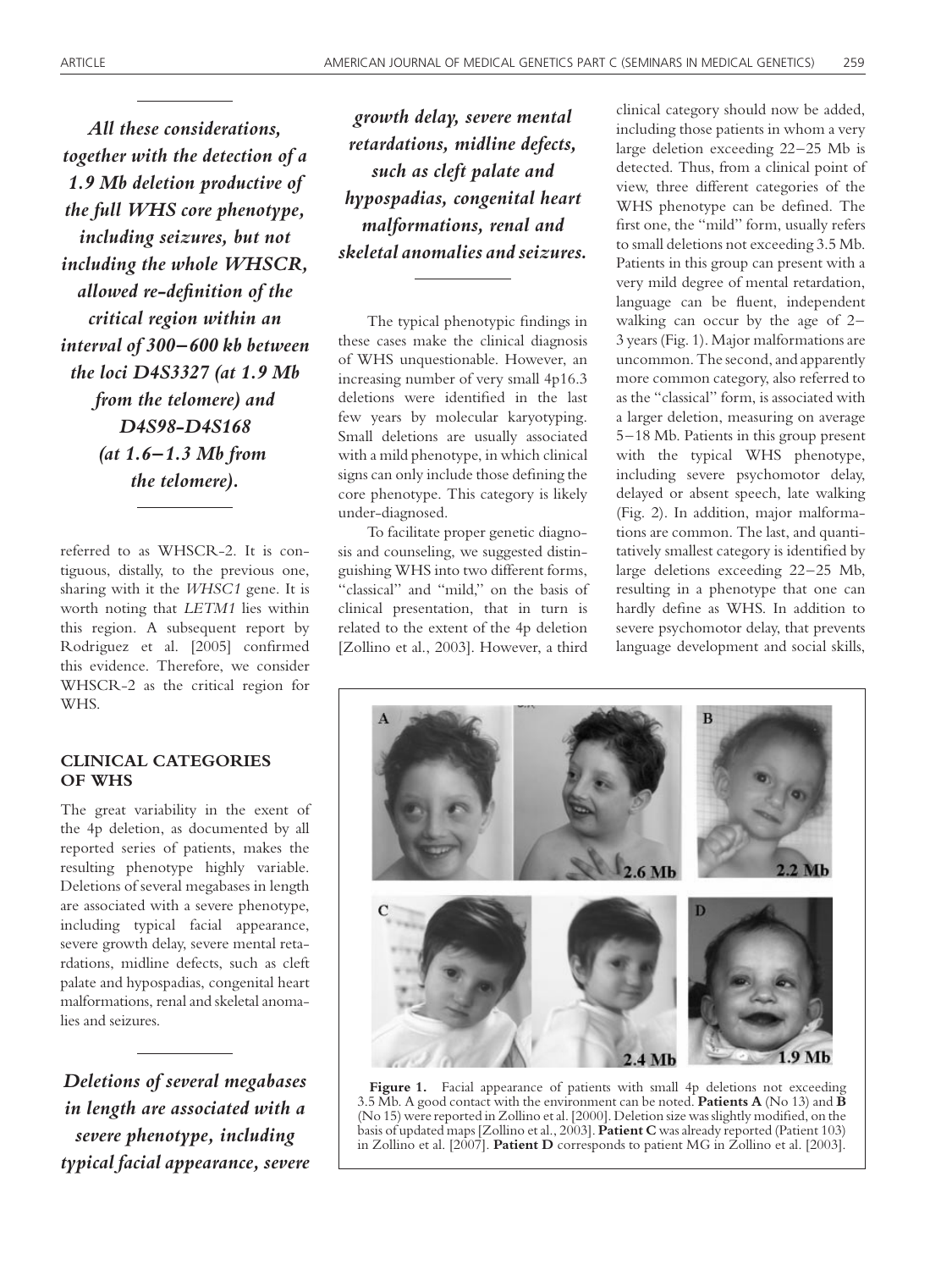

Figure 2. Facial appearance of patients with an average 4p deletion of 5-18 Mb. They were already reported in Zollino et al. [2000] as patient 10  $(\mathbf{A})$ , patient 7  $(\mathbf{B})$ , patient 9 (C), patient 4 (D), and patient 8 (E). Pictures of patients C and E refer to an older age.

distinctive of this category are facial anomalies that do not obviously resemble WHS (Fig. 3). Patients usually do not sit without support or walk. Severe scoliosis and psychotic behavior can be additional component manifestations. Clinical signs characterizing these categories are summarized in Tables I–III.

However, it must be stated that phenotypic variability, that is a distinctive feature of WHS, cannot be explained exclusively by variation in the extent of the 4p deletion, as discussed later.



Figure 3. Phenotype of patients with very large 4p deletions, above 22-25 Mb. Facial phenotype appears different from that of typical WHS, and clinical presentation by far more severe. Patient A corresponds to patient 5 in Zollino et al. [2000]; patient  $\hat{B}$ corresponds to patient 37 in Zollino et al. [2007].

From Tables I–III it can be noted that shared clinical signs include typical facial appearance, growth delay, mental retardation, and seizures (or EEG anomalies). As already mentioned, all these signs are required to make a valid diagnosis of WHS. Atypical deletions not productive of the whole core phenotype represent an important tool in identifying pathogenic genes in WHS. In addition, they suggest that the WHS phenotype is multigenic, always resulting from a chromosome deletion. However, they should not be reported as associated with ''atypical WHS.''

### THE BASIC GENOMIC **DEFECT**

The WHS-associated rearrangements consist of derivative chromosomes 4 originating from a parental translocation in 10–15% of cases [Dallapiccola et al., 1993; Zollino et al., 2004]. Rearrangements are de novo in the remaining 85–90% of cases. Although de novo rearrangements are largely assumed to be isolated deletions, unbalanced de novo translocations, especially t(4p;8p) translocations, have been detected with unexpected high frequency in WHS patients [Wieczorek et al., 2000b; Tonnies et al., 2001; Giglio et al., 2002; Maas et al., 2007; South et al., 2008a]. Adding the new observations reported here to our previous experience [Zollino et al., 2004, 2007], we were able to establish four different categories of rearrangements: (1) isolated 4p deletions, accounting for about 70% of cases. Pure deletions are usually terminal, but interstitial deletions preserving the 4p subtelomeric region can also occur; (2) unbalanced translocations, accounting for about 22% of cases. They include more frequently t(4p;8p) translocations, but also t(4p;7p), t(4p;11p), t(4p;20q), t(4p;21q),  $t(4p;12p)$  and  $t(4p;Dp/Gp)$ ; (3) inverted duplications associated with terminal deletions on the same 4p arm in 6% of cases; (4) derivative chromosome 4, consisting of an unbalanced pericentric inversion that causes a large 4q segment to be duplicated on the deleted 4p, in the remaining 2% of cases (Table IV). Interestingly, a striking correlation was found between type of rearrangement and its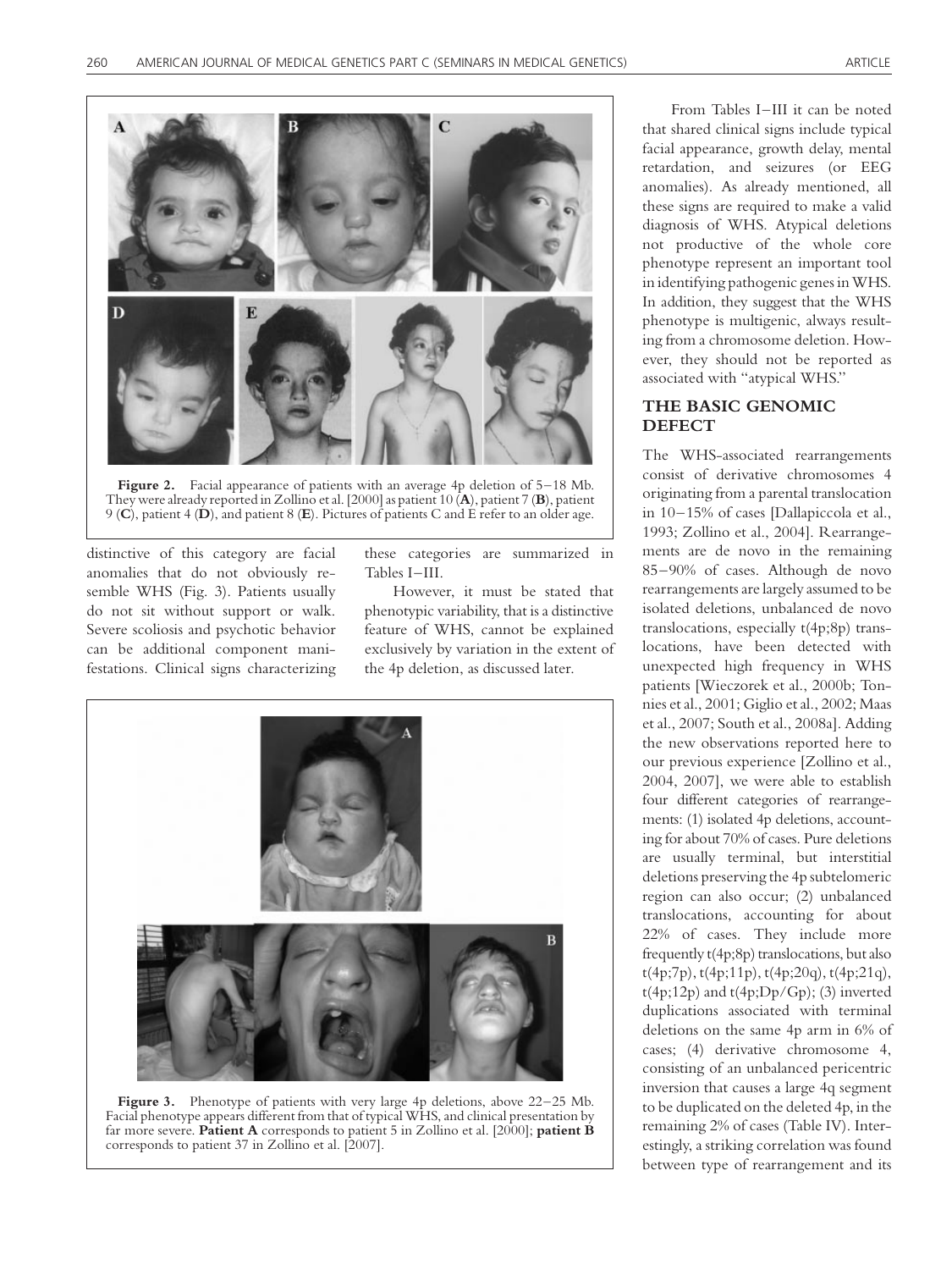| TABLE I. Clinical Signs Associated With Deletions <3.5 Mb (Our Patients:<br>14; Literature Patients: 36) |       |                |
|----------------------------------------------------------------------------------------------------------|-------|----------------|
|                                                                                                          | No.   | $\%$           |
| Typical facial dysmorphisms                                                                              | 50/50 | 100            |
| Mild/moderate mental retardation                                                                         | 31/41 | 76             |
| Severe mental retardation                                                                                | 10/41 | 24             |
| Seizures                                                                                                 | 47/49 | 96             |
| Prenatal growth delay                                                                                    | 25/26 | 96             |
| Postnatal growth delay                                                                                   | 43/50 | 86             |
| Microcephaly                                                                                             | 44/47 | 94             |
| Hypotonia                                                                                                | 17/19 | 89             |
| Congenital heart defects                                                                                 | 1/47  | 2              |
| Cleft lip/palate                                                                                         | 4/49  | 8              |
| Ocular colobomas                                                                                         | 0/29  | $\Omega$       |
| Hypospadias                                                                                              | 6/10  | 60             |
| Renal abnormalities                                                                                      | 1/42  | $\overline{c}$ |
| Skeletal anomalies                                                                                       | 8/29  | 28             |

Gandelman et al. [1992], Johnson et al. [1994], Clemens et al. [1996], Lindeman-Kusse et al. [1996], Fang et al. [1997], Partington et al. [1997], Wieczorek et al. [2000a], Maas et al. [2007], South et al. [2008a], Zollino et al. [Zollino et al., 2000, Zollino et al., 2003, Zollino et al., 2004, Zollino et al., 2007].

parental origin (Table V). A double cryptic chromosome imbalance turns out to be an important factor to explain phenotypic variability in WHS. The presence of the extra chromosome material on the deleted 4p can cause

large 4p deletions to be mistaken as very small deletions, whenever the molecular diagnosis is carried out with a single molecular probe falling within the critical region. More importantly, this situation can mislead genotype–pheno-

### TABLE II. Clinical Signs Associated With 4p Deletions of an Average Size Between 5 and 18 Mb (Our Patients: 48; Literature Patients: 58)

|                                  | No.     | $\frac{0}{0}$ |
|----------------------------------|---------|---------------|
| Typical facial dysmorphisms      | 106/106 | 100           |
| Mild/moderate mental retardation | 9/37    | 24            |
| Severe mental retardation        | 28/37   | 76            |
| Seizures <sup>a</sup>            | 61/76   | 80            |
| Prenatal growth delay            | 26/31   | 84            |
| Postnatal growth delay           | 79/87   | 91            |
| Microcephaly                     | 72/76   | 95            |
| Hypotonia                        | 39/43   | 91            |
| Congenital heart defects         | 54/103  | 52            |
| Cleft lip/palate                 | 25/102  | 25            |
| Ocular coloboma                  | 30/101  | 30            |
| <b>Hypospadias</b>               | 12/29   | 41            |
| Renal abnormalities              | 31/83   | 37            |
| Skeletal anomalies               | 23/58   | 37            |
|                                  |         |               |

Battaglia et al. [1999], Wieczorek et al. [2000a], South et al. [2008a], Maas et al. [2007], Zollino et al. [Zollino et al., 2000, Zollino et al., 2004, Zollino et al., 2007]. a EEG is not specified in several cases with apparently no seizures.

type correlation analyses, since a double chromosome imbalance affect the degree of mental retardation, most likely.

A high prevalence of t(4;8)(p16;p23) de novo translocations is reported in several large series of patients [Wieczorek et al., 2000b; Zollino et al., 2004, 2007; Maas et al., 2007; South et al., 2008a]. It is worth noting that two

A high prevalence of t(4;8)(p16;p23) de novo translocations is reported in several large series of patients.

different breakpoints are recurrent on 4p, at about 9 Mb or, less frequently, 4.5 Mb from the telomere, respectively. These breakpoints correspond to the loci of two different olfactory receptor gene clusters. According to the different extent of the 4p deletion, the resulting phenotype differs significantly with respect to both severity of mental retardation and constellation of major malformations [Tonnies et al., 2001; Zollino et al., 2004]. However it must be specified that the 4p breakpoint in t(4;8) seldom occurs outside the ORs (Table VI, patient 52 in Zollino et al. [2007]).

With the exception of the partial 8p trisomies, that, being OR-mediated [Giglio et al., 2002] usually span about 8 Mb, the remaining associated trisomies in unbalanced translocations are of different extent, varying from several megabases to few kilobases (Table VII).

On average, the associated trisomies do not affect significantly the physical phenotype. However further genotype– phenotype correlation analyses and followup are needed to better clarify this point.

### MECHANISMS OF ORIGIN AND FAMILIAL RECURRENCE

Among the heterogeneous categories of the WHS-associated rearrangements, t(4p;8p) translocations represent a distinct genetic entity. They usually arise in the maternal meiosis as a result of homolo-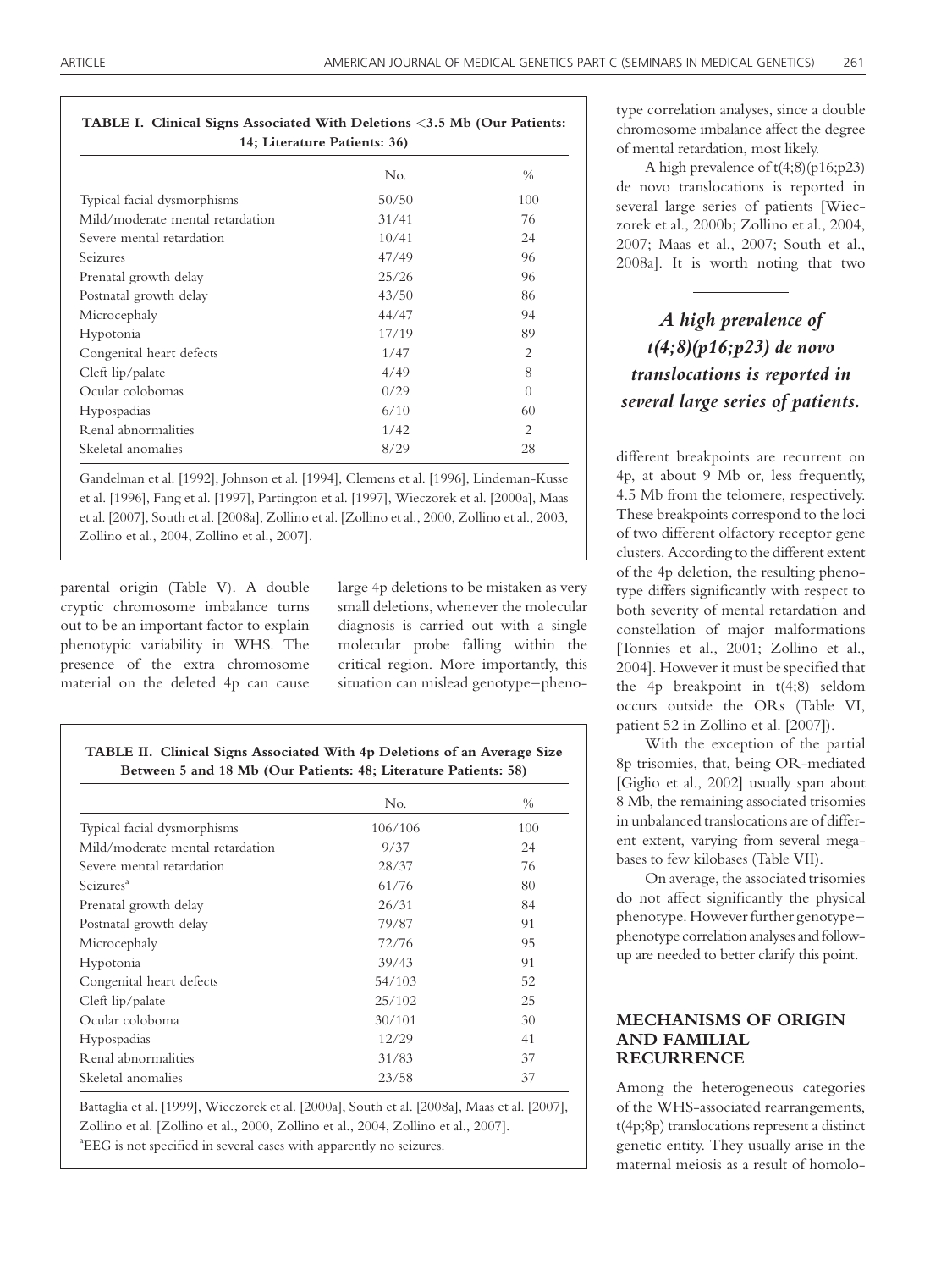| TABLE III. Clinical Signs Associated With Deletions >22-25 Mb |
|---------------------------------------------------------------|
| (Our Patients: 4; Literature Patients: 6)                     |

|                                                          | No.   | $\frac{0}{0}$ |
|----------------------------------------------------------|-------|---------------|
| Typical facial dysmorphisms, not consistent with WHS     | 10/10 | 100           |
| Mild/moderate mental retardation                         | 0/5   | $\Omega$      |
| Severe mental retardation with absent speech and walking | 5/5   | 100           |
| Seizures                                                 | 9/10  | 90            |
| Prenatal growth delay                                    | 8/8   | 100           |
| Postnatal growth delay                                   | 7/9   | 78            |
| Microcephaly                                             | 9/9   | 100           |
| Hypotonia                                                | 7/7   | 100           |
| Congenital heart defects                                 | 7/10  | 70            |
| Cleft lip/palate                                         | 4/9   | 44            |
| Ocular defects (coloboma)                                | 8/10  | 80            |
| <b>Hypospadias</b>                                       | 3/8   | 38            |
| Renal abnormalities                                      | 6/16  | 38            |
| Skeletal anomalies                                       | 6/18  | 33            |
| Psychotic behavior                                       | 2/4   | 50            |

Wieczorek et al. [2000a], Maas et al. [2007], South et al. [2008a], Zollino et al. [Zollino et al., 2000, Zollino et al., 2007].

gous non-alleleic recombination mediated by olfactory receptor gene clusters on both 4p and 8p, and, in addition, can be associated with a maternal inversion polymorphism on 4p16 [Giglio et al., 2002; Zollino et al., 2007]. Consistent with all these elements, the clinical entity

# Among the heterogeneous categories of the WHS-associated

rearrangements, t(4p;8p) translocations represent a distinct genetic entity. They usually arise in the maternal meiosis as a result of homologous non-alleleic recombination mediated by olfactory receptor gene clusters on both 4p and 8p,

| Type of the rearrangement (Tot 54)                            | No. | $\%$           |
|---------------------------------------------------------------|-----|----------------|
| Isolated deletions                                            | 38  | 70             |
| Unbalanced translocations                                     | 12  | 22             |
| $t(4p;8p)$ (7)                                                |     |                |
| t(4p;7p)                                                      |     |                |
| t(4p;11p)                                                     |     |                |
| t(4p;12p)                                                     |     |                |
| t(4p;20q)                                                     |     |                |
| t(4p;Dp/Gp)                                                   |     |                |
| Dup/del 4p                                                    | 3   | 6              |
| $der(4)$ (4qter $\rightarrow$ q32::4p15.3 $\rightarrow$ qter) |     | $\overline{2}$ |

| Maternal                            | 10/45 (22%)                 |
|-------------------------------------|-----------------------------|
| t(4p;8p)                            | 5                           |
| t(4p;7p)                            | $\mathbf{1}$                |
| t(4p;20q)                           | 1                           |
| del(4p) interstitial                | 1                           |
| del(4p) terminal <sup>a</sup>       | $\mathcal{D}_{\mathcal{L}}$ |
| Paternal                            | 35/45 (78%)                 |
| Del(4p) terminal                    | 30                          |
| Del(4p) interstitial                | 2                           |
| t(4p;11p)                           | $\mathbf{1}$                |
| $t(4p; \text{acro p-arm})$          | 1                           |
| $der(4)$ (4qter $\rightarrow$ q32:: | 1                           |
| $4p15.3 \rightarrow qter$           |                             |

# and, in addition, can be associated with a maternal inversion polymorphism on 4p16.

resulting from t(4p;8p) translocations can be considered a genomic disorder.

The remaining WHS-associated rearrangements, including other (4p; autosomal) unbalanced translocations arise from different, yet unknown, mechanisms. They usually originate in the paternal meiosis and are neither related to a parental inversion polymorphism on 4p, nor OR-mediated [Zollino et al., 2007; Maas et al., 2007; Tables VI and VIII in the present report]. A great variability in the extent of individual deletions is observed in these cases, giving rise to phenotypic variability (Tables VI and VIII).

Provided that both parents had normal chromosomes, familal recurrence of WHS has never been reported, suggesting that germline mosaicism is uncommon in this condition, and that 4p inversion polymorphism cannot be regarded as a significant risk factor for meiotic rearrangements. Actually, the only instance of familial recurrence of a pure 4p deletion in two brothers was a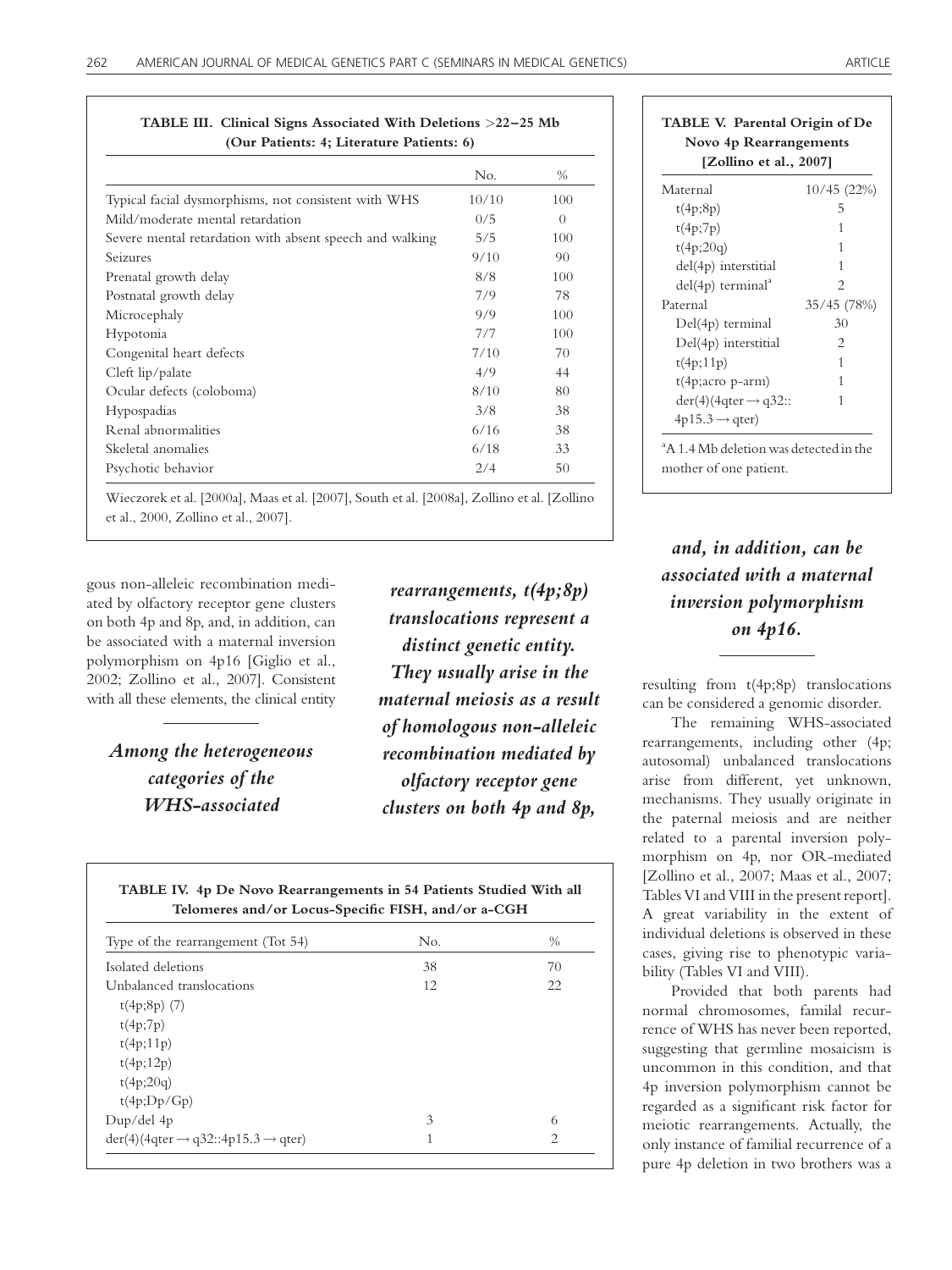|                          |                                                                                                                                                                                                                                                           |              |             |         |                                     | WHCR2 | WHCR              |                 |       |       | 6R         |              |           |            |             |                | $\rm \approx$ |              |          |            |          |             |              |            |                  |           |            |                                                                                                                        |
|--------------------------|-----------------------------------------------------------------------------------------------------------------------------------------------------------------------------------------------------------------------------------------------------------|--------------|-------------|---------|-------------------------------------|-------|-------------------|-----------------|-------|-------|------------|--------------|-----------|------------|-------------|----------------|---------------|--------------|----------|------------|----------|-------------|--------------|------------|------------------|-----------|------------|------------------------------------------------------------------------------------------------------------------------|
|                          | Locus                                                                                                                                                                                                                                                     | S3359        | ${\rm S}90$ | $S96$   | $$\frac{\text{S98}}{\text{FGFR3}}$$ | S3327 |                   | S <sub>43</sub> | S182  | S180  | <b>S81</b> |              | MSX1      |            |             |                |               |              |          |            |          |             |              |            |                  |           |            |                                                                                                                        |
|                          | Probes                                                                                                                                                                                                                                                    | Tel          | CD2         | $pc678$ | pC385.12                            | 19064 | $19\mbox{hl}$     | 33c6            | 247f6 | 21f12 | 228a7      | RP11-324I10  | $MSSX-1$  | RP11-524D9 | RP11-367J11 | RP11-358C18    | RP11-423D16   | RP11-751L19  | RP-1719  | RP11-270I3 | RP11-3M2 | RP11-731E20 | RP11-358H2   | RP11-81L15 | RP11-565F20      | RP11-1J22 | RP11-420H4 | Individual deleted probes on 4p are                                                                                    |
|                          | Distance<br>4 <sub>pter</sub><br>(Mb)<br>${\rm from}$                                                                                                                                                                                                     |              |             |         | 1,8                                 | 1,95  | $\mathcal{L}_{1}$ | 2,3             | $2,9$ | 3,4   | 3,7        | 4,25         | 4,9       | 5,9        | $7.2\,$     | 8,6            | $\circ$       | 9.4          | 9.7      | $10.8\,$   | 12.6     | $\Xi$       | 14.1         | 14.6       | 15.4             |           |            |                                                                                                                        |
| $30\,$                   | $\text{up}(\xi \zeta q; L \partial I q)(8; \mathfrak{h})$                                                                                                                                                                                                 | $\mathbf{I}$ |             |         |                                     |       |                   |                 |       |       |            |              |           |            | п           | $\blacksquare$ | п             | $\ddot{}$    |          |            |          | $\,{}^+$    |              |            | $\,{}^+$         |           |            | shown. Probes delimiting the proximal and distal OR are indicated (bold). The shaded area represents the extent of the |
| 39                       | $up(\xi Zq; L \partial Iq)(8; \mathfrak{h})$                                                                                                                                                                                                              |              |             |         |                                     |       |                   |                 |       |       |            |              |           |            |             |                | п             | $\ddot{}$    |          |            |          |             |              |            | $\boldsymbol{+}$ |           |            |                                                                                                                        |
| $\hbox{=}$               | $\text{up}(\xi \zeta q; L \partial I q)(8; \mathfrak{h})$                                                                                                                                                                                                 |              |             |         |                                     |       |                   |                 |       |       |            |              |           |            |             |                |               | $\ddot{}$    |          |            |          |             |              |            | $\boldsymbol{+}$ |           |            |                                                                                                                        |
| 48                       | $\text{ind } (\xi \zeta q; L \partial I q)(8; \mathfrak{h})$                                                                                                                                                                                              |              |             |         |                                     |       |                   |                 |       |       |            |              |           |            |             |                |               | $\ddot{}$    |          |            |          | $\hbox{ }$  |              |            | $\mathrm{+}$     |           |            |                                                                                                                        |
| 140                      | $\text{up}(\xi \zeta q; L \partial I q)(8; \mathfrak{h})$                                                                                                                                                                                                 |              |             |         |                                     |       |                   |                 |       |       |            |              |           |            |             |                |               | $\ddot{}$    |          |            |          |             |              |            | $\pm$            |           |            |                                                                                                                        |
| 152                      | $up(\xi Zq; L \partial Iq)(8; \mathfrak{h})$                                                                                                                                                                                                              |              |             |         |                                     |       |                   |                 |       |       |            |              |           |            |             |                |               | $\ddot{}$    |          |            |          |             |              |            | $\,{}^+$         |           |            |                                                                                                                        |
| 52                       | $up(\xi Zd; \xi \cdot g \cdot d)$ $(g; \psi)$                                                                                                                                                                                                             |              |             |         |                                     |       |                   |                 |       |       |            |              |           |            | $^{+}$      |                |               |              |          |            |          |             |              |            |                  |           |            |                                                                                                                        |
| $74$                     | $up(\xi Zd; \xi \cdot g \cdot Id)$ $(8; \gamma)$                                                                                                                                                                                                          |              |             |         |                                     |       |                   |                 |       |       |            | $+$ $+$      |           |            |             |                |               |              |          |            |          |             |              |            |                  |           |            |                                                                                                                        |
| 145                      | $\tan(\xi \xi, \xi \log(1.000))$                                                                                                                                                                                                                          |              |             |         |                                     |       |                   |                 |       |       |            |              |           |            |             |                | ı             |              |          |            |          | $^{+}$      |              |            | $\,{}^+$         |           |            |                                                                                                                        |
| $\sqrt{8}$               | $up(\xi Zd; \xi \cdot g \cdot Id)(\angle \cdot \psi)$                                                                                                                                                                                                     |              |             |         |                                     |       |                   |                 |       |       |            | $\mathrm{+}$ | $\ddot{}$ |            |             |                |               |              |          |            |          |             |              |            |                  |           |            |                                                                                                                        |
| 127                      | $\mathfrak{p}\mathfrak{w}(\mathfrak{r}\text{-}\mathfrak{r}\mathfrak{z}\text{-}\mathfrak{r}\mathfrak{z}\text{-}\mathfrak{r}\mathfrak{z})$                                                                                                                  |              |             |         |                                     |       |                   |                 |       |       |            |              |           | $\ddot{}$  | $\ddot{}$   | $^{+}$         |               |              |          |            |          |             |              |            |                  |           |            |                                                                                                                        |
| 43                       | $\tan(\xi \log(0.5.91q)(01.5))$                                                                                                                                                                                                                           |              |             |         |                                     |       |                   |                 |       |       | $\,^+$     |              | $\,^+$    |            |             |                |               |              |          |            |          |             |              |            |                  |           |            |                                                                                                                        |
| 148                      | $\mathfrak{h}(\mathcal{I},\mathcal{I})\in L^2(\mathcal{I},\mathcal{I},\mathcal{I})$                                                                                                                                                                       |              |             |         |                                     |       |                   |                 |       |       |            |              |           |            |             |                |               | $1 - 1$      |          |            |          |             |              |            | T.               |           | $\hbox{ }$ |                                                                                                                        |
| $24\,$                   | $\text{mp}(\zeta, \zeta, \zeta, \zeta, \zeta, \zeta, \zeta, \zeta)$                                                                                                                                                                                       |              |             |         |                                     |       |                   |                 |       |       |            |              |           |            |             |                | $+$ +         |              |          |            |          |             |              |            | $\,{}^+$         |           |            |                                                                                                                        |
| $\overline{\phantom{0}}$ | $\tan(2\Omega p;L\partial Iq)(H;\mathcal{V})$                                                                                                                                                                                                             |              |             |         |                                     |       |                   |                 |       |       |            |              |           |            |             |                |               |              |          |            |          |             | $^{+}$       |            |                  |           |            |                                                                                                                        |
| 116                      | $\text{trq}(\xi.\xi\Omega\beta;L.\partial\text{Iq})(L.L.\mathcal{P})$                                                                                                                                                                                     |              |             |         |                                     |       |                   |                 |       |       |            |              |           |            |             | $^{+}$         |               |              |          |            |          |             |              |            |                  |           |            |                                                                                                                        |
| 151                      | $\mathfrak{u} \mathfrak{p}(\mathfrak{E} \mathfrak{E} \mathfrak{k} \mathfrak{l} \mathfrak{q} \mathfrak{k} \mathfrak{k} \mathfrak{e} \mathfrak{p} \mathfrak{l} \mathfrak{q} \mathfrak{l}(\mathfrak{d} \mathfrak{l} \mathfrak{k} \mathfrak{l} \mathfrak{k})$ |              |             |         |                                     |       |                   |                 |       |       | $\,^+$     |              | $\,^+$    |            |             |                |               |              |          |            |          |             |              |            |                  |           |            |                                                                                                                        |
| $\overline{a}$           | $\text{nb}(\mathcal{E}.\mathcal{E}1\text{p};\mathcal{L}.\partial1\text{q})(0\mathcal{E};\mathcal{P})\text{1}$                                                                                                                                             |              |             |         |                                     |       |                   |                 |       |       |            |              |           |            | $+$ $+$     |                |               |              |          |            |          |             |              |            |                  |           |            |                                                                                                                        |
| 149                      | $\tanh(2.2\Omega p; 1.01q)(1\Omega; 4)$                                                                                                                                                                                                                   |              |             |         |                                     |       |                   |                 |       |       |            |              |           |            |             |                | т.            | $\mathbf{I}$ | $\Gamma$ | $^{+}$     |          |             |              |            |                  |           |            |                                                                                                                        |
| 118                      | $\text{up}(11q;2.01q)(D\backslash\text{C},\mu)$                                                                                                                                                                                                           |              |             |         |                                     |       |                   |                 |       |       |            |              |           |            | $^{+}$      |                |               |              |          |            |          |             |              |            |                  |           |            |                                                                                                                        |
| 25                       | $\textrm{ham}~(11q;1.\partial 1q)~(\textrm{E1};\mathfrak{p})$                                                                                                                                                                                             |              |             |         |                                     |       |                   |                 |       |       |            |              |           |            |             |                |               |              |          |            |          |             | $\mathrm{+}$ |            |                  |           |            |                                                                                                                        |
| $50\,$                   | $tan( \xi \xi p; \partial \xi q) (\xi l; \phi)$                                                                                                                                                                                                           |              |             |         |                                     |       |                   |                 |       |       |            |              |           |            |             |                |               |              |          |            |          |             |              |            | $\ddot{}$        |           |            |                                                                                                                        |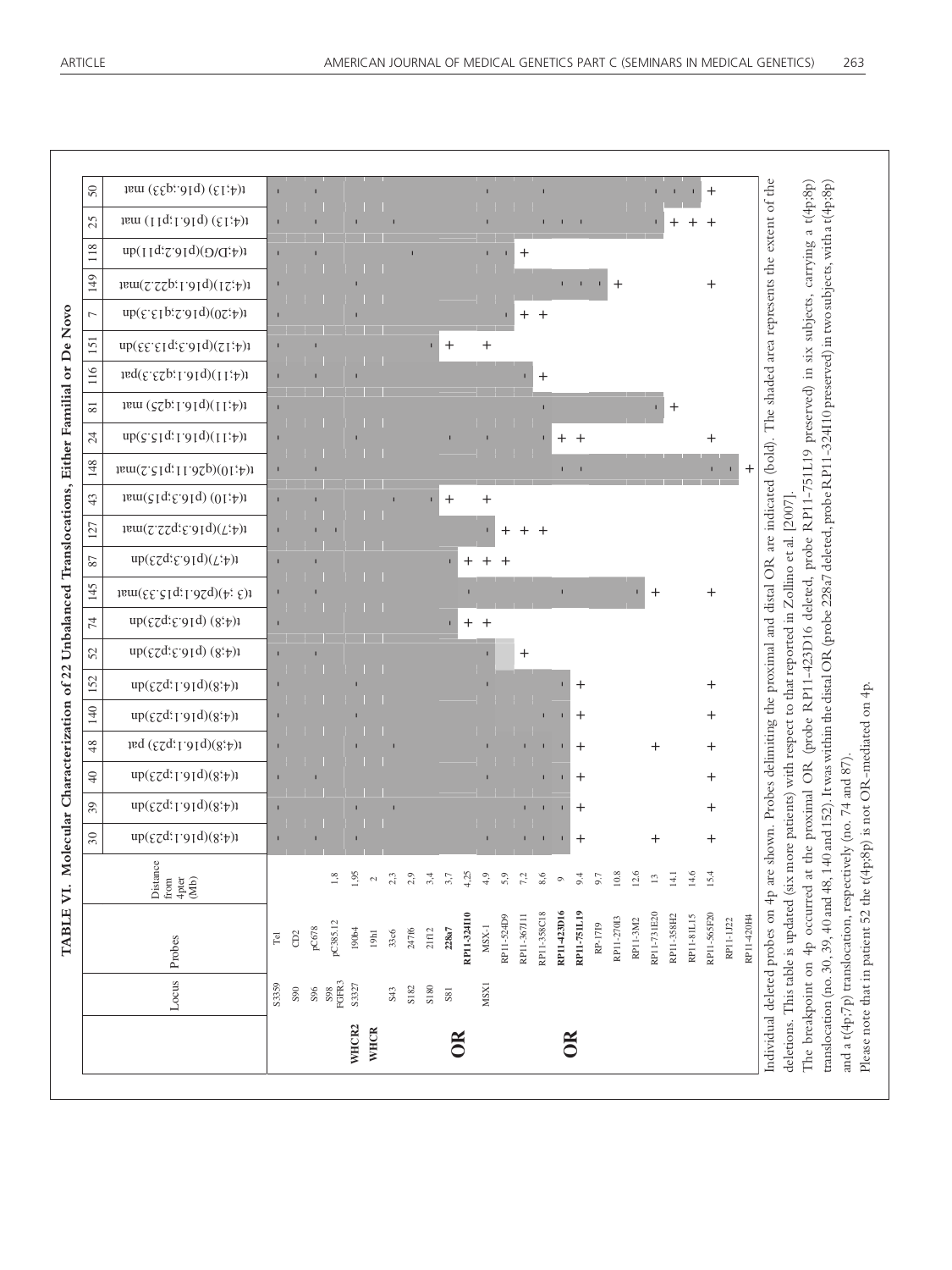### TABLE VII. Complex Rearrangements: Extent of the Associated Trisomies in Both De Novo and Parental Anomalies

| Type of rearrangement                                      | 4p deletion<br>(Mb) | Patient no. | Associated<br>trisomy |
|------------------------------------------------------------|---------------------|-------------|-----------------------|
|                                                            |                     |             |                       |
| t(4;8)(p16.1;p23)dn                                        | 9.2                 | 30          | 8p (8 Mb)             |
| t(4;8)(p16.1;p23)dn                                        | 9.2                 | 39          | 8p (8 Mb)             |
| t(4;8)(p16.1;p23)dn                                        | 9.2                 | 40          | 8p (8 Mb)             |
| t(4;8)(p16.1;p23)dn                                        | 9.2                 | 140         | 8p (8 Mb)             |
| t(4;8)(p16.1;p23)dn                                        | 9.2                 | 152         | 8p (8 Mb)             |
| t(4;8)(p16.3;p23)dn                                        | 5.3                 | 52          | 8p (8 Mb)             |
| t(4;8)(p16.3;p23)dn                                        | 4.3                 | 74          | 8p (8 Mb)             |
| t(4;11)(p16.1;p15.5)dn                                     | 8.8                 | 24          | 11p(0.8 Mb)           |
| t(4;7)(p16.3;p22)dn                                        | 4.3                 | 87          | 7p (6.5 Mb)           |
| t(4;12)(p16.3;p13.33)dn                                    | 3.5                 | 151         | 12p (380 kb)          |
| t(4;20)(p16.2;p13.3)dn                                     | 6                   | 7           | 20q(6Mb)              |
| t(4;Dp/Gp)(p16.2;p11)dn                                    | 6                   | 118         | acro p arm            |
| dup/del 4p (dn)                                            | 2.5                 | 14          | 4p (8 Mb)             |
| dup/del 4p (dn)                                            | 4.3                 | 20          | 4p (15 Mb)            |
| dup/del 4p (dn)                                            | 6.5                 | 22          | 4p (18 Mb)            |
| $der(4)(4qter \rightarrow q32::4p15.3 \rightarrow qter)dn$ | 18                  | 45          | 4q (18 Mb)            |
| t(4;7)(p16.3;p22.2)mat                                     | 5.3                 | 127         | 7p (4.3 Mb)           |
| $t(4;10)(p16.3;p15)$ mat                                   | 3.5                 | 43          | 10p(4Mb)              |
| $t(4;11)(p16.1;q25)$ mat                                   | 13.5                | 81          | 11q (15 Mb)           |
| $t(4;13)(p16.1;p11)$ mat                                   | 13.5                | 25          | 13p (n.a.)            |
| $t(4;13)(p16.1;q33)$ mat                                   | 15                  | 50          | 13q (10 Mb)           |
| $t(4;8)(p16.1;p23.1)$ pat                                  | 9.2                 | 48          | 8p (8 Mb)             |
| t(4;11)(p16.1;q23.3)pat                                    | 8                   | 116         | 11q (15 Mb)           |
| $t(3,4)(p26.1;p15.33)$ mat                                 | 12.8                | 145         | 3p (4.2 Mb)           |
| t(4;10)(q26.11;p15.2)mat                                   | 23.4                | 148         | 10q(17 Mb)            |
| $t(4;21)(p16.1;q22.2)$ mat                                 | 10.2                | 149         | $21q$ (n.a.)          |
| $t(4;12)(p16.3;p13.3)$ mat                                 | 1.6                 | $CC^a$      | 12p (6 Mb)            |

ORs on 4p are localized at about 9.2 and 4.3 Mb from the telomere.

n.a., not available.

<sup>a</sup>The patient is not affected by WHS.

meiotic amplification of a maternal small deletion [Faravelli et al., 2007].

### PHENOTYPIC MAP

### Material and Methods

Clinical genetic data of 73 WHS were reported previously [Zollino et al., 2000, 2003, 2007; Rodriguez et al., 2005]. Patient MT was already described by Faravelli et al. [2007]. This patient has now been further investigated with additional molecular probes, to narrow the proximal breakpoint of the deletion.

Detailed clinical and genetic data are provided only for WHS patients not previously reported  $(n = 7)$ , and for one patient without WHS in which a der  $(4)(4qter \rightarrow p16.3::12p13.3 \rightarrow qter)$  was detected. Some special comments are deserved to this last patient. The 4p deletion included the terminal 1.6 Mb region, thus both WHSC1 and LETM1 were preserved. Although the associated 12p trisomy, spanning about 6 Mb, is likely to affect the final phenotype, it is worth noting that this patient presented with accelerated growth from early on, no typical facial dysmorphisms, and, in addition, she had seizures. All these considerations led us to restrict the distal boundary for growth delay in WHS at 1.6 Mb from the telomere on 4p, as well as to make a confirmation that other genes, in addition to LETM1, distal to it, are related to the seizure disorder.

In the majority of patients, molecular karyotyping was carried out by FISH with a total of 92 locus-specific molecular probes, that were selected in individual patients to form a contig, whenever possible, encompassing the breakpoint regions. A list of these and their chromosome localization were already reported [Zollino et al., 2007]. The associated trisomies were characterized by means of locus-specific FISH. In addition to the molecular probes reported in Zollino et al. [2007], in newly diagnosed patients were tested the following: 3p-specific (3p telomere (Vysis, Downers Grove, IL); PR11- 453F3; RP11-250A15; RP11-140B10; RP11-124L4); 10q-specific (10q telomere (Vysis); RP11-245J24; RP11- 498B4). Two patients (n 151 and 152 in the present report) underwent array-CGH analysis at a resolution of 75 kb (Kit 44B, Agilent Technologies, Santa Clara, CA).

Clinical and genetic data of the newly reported patients are summarized in Table IX.

Proximal breakpoint of the 4p deletion in patient MT, already reported by Faravelli et al. [2007] was redefined by FISH to fall between probe RP11- 386I15 (deleted) and RP11-1398P2 (preserved), being the resulting deletion of about 1.4 Mb.

A comparative analysis of all patients ( $n = 80$ ) with WHS and patients  $(n = 2)$  with a small terminal deletion not productive of WHS allowed us to define a phenotypic map for the distinctive WHS clinical signs (Fig. 4).

Included in this genotype–phenotype correlation analysis was one patient in which an interstitial 4p deletion not productive of WHS was detected, with distal breakpoint at 9 Mb from the telomere. This patient presented with accelerated growth and hypospadias. He will be described in detail in a separate report, along with additional 4p interstitial deletions.

We found that epilepsy map on the terminal 1.9 Mb region and typical facial dysmorphisms on a 300 kb interval comprised between 1.9 and 1.6 Mb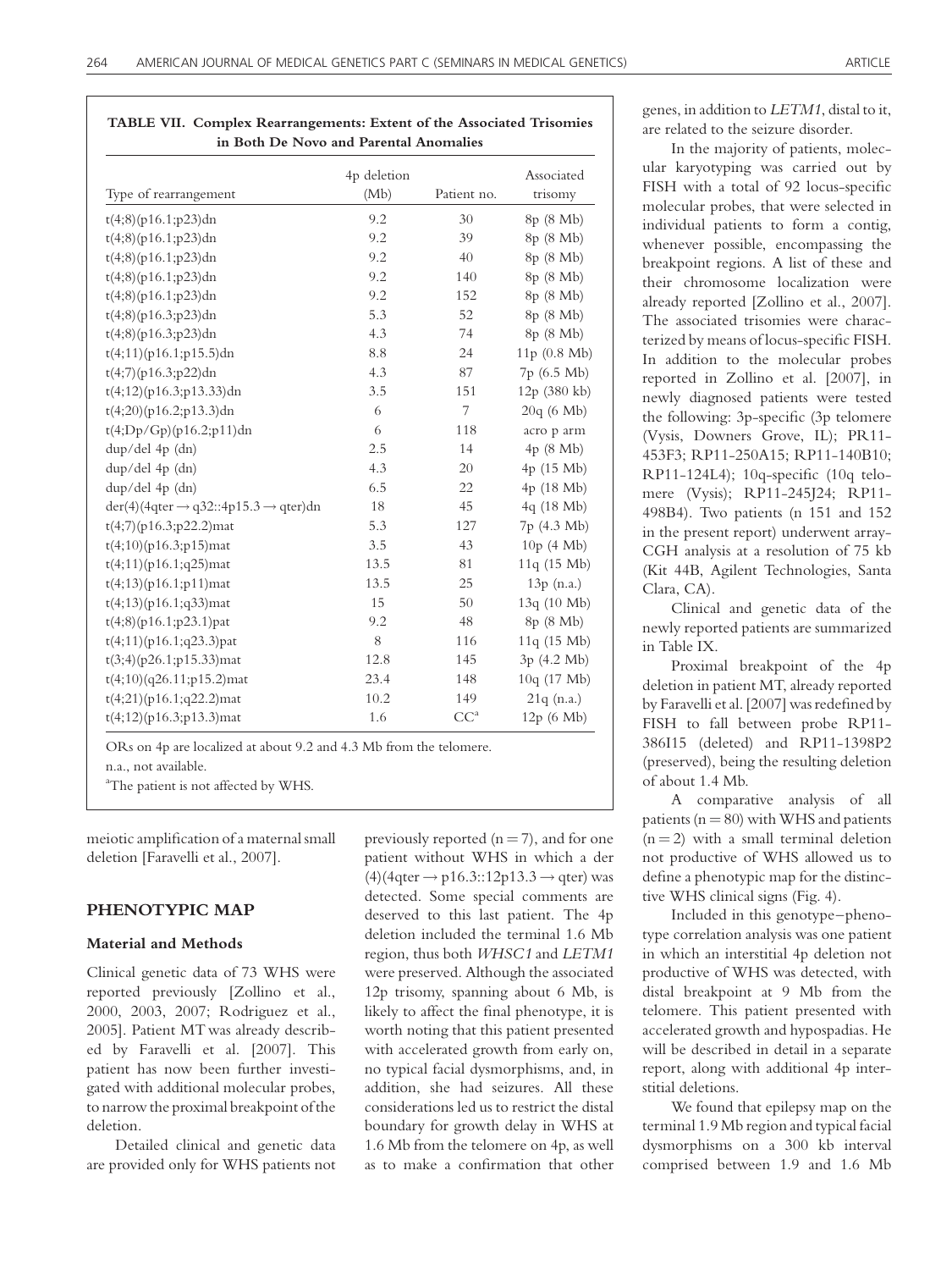| The distal OR was demonstrated to mediate only one isolated terminal deletion (case no. 124); it could be involved also in one case with dup/del 4p (no. 20). The proximal OR<br>$^{+}$<br>×<br>$\frac{15}{75}$<br>¥,<br>$^{+}$<br>$\mathbf{r}$<br>T.<br>$\stackrel{*}{\pm}$<br>$\bar{1}$<br>$^{+}$<br>×,<br>×,<br>$\! +$<br>84F31<br>¥,<br>$\! + \!\!\!\!$<br>$^{+}$<br>$^{+}$<br>$\mathbf{r}$<br>¥,<br>13<br>$^{+}$<br>$^{+}$<br>$\mathbf{r}$<br>$\mathbf{r}$<br>$\overline{12}$<br>r.<br>$\! + \!\!\!\!$<br>$\begin{array}{c} + \end{array}$<br>$^{+}$<br>$98 *$<br>$\! + \!$<br>$\! + \!$<br>×<br>٠<br>$\ddot{}$<br>$\frac{4}{3}$<br>î,<br>r.<br>$\mathbf{I}$<br>$\rightarrow$ qter). All the remaining cases are isolated deletions (2 interstitial and 50 terminal).<br>124<br>$^{+}$<br>í.<br>$\ddot{}$<br>$^{+}$<br>×,<br>$\mathbf{r}$<br>$20\,^*$<br>$^{+}$<br>٠<br>All the patients, but one (Pat 141) were previously reported in Zollino et al. [2000, 2003, 2004, 2007], Rodriguez et al. [2005]<br>$60^{\circ}$<br>$\qquad \qquad +$<br>$^+$<br>$^{+}$<br>r.<br>$\frac{38}{6}$<br>í.<br>$\ddot{}$<br>¥,<br>×,<br>f,<br>$\mathbf{r}$<br>×.<br>$\frac{10}{3}$<br>$\! + \!\!\!\!$<br>$\! + \!\!\!\!$<br>$\! + \!$<br>$\mathbf{r}$<br>+<br>$\begin{array}{c} + \end{array}$<br>$6 = 247$<br>$245$<br>$146$<br>$\ddot{}$<br>÷<br>$\mathbf{r}$<br>$^{+}$<br>$^{+}$<br>$^{+}$<br>×,<br>$\mathbf{r}$<br>h,<br>÷<br>59<br>×,<br>$\mathbf{r}$<br>Ŷ.<br>$\ddot{}$<br>$\ddot{}$<br>131<br>$\ddot{}$<br>$^{+}$<br>$^{+}$<br>×,<br>$\mathbf{r}$<br>$33$<br>$^{+}$<br>$\ddot{}$<br>×.<br>$^{+}$<br>$\mathbf{I}$<br>$\mathbf{I}$<br>$\Xi$<br>$^{+}$<br>$^{+}$<br>$\ddot{}$<br>r,<br>$^{+}$<br>Ŷ.<br>٠<br>112<br>$^{+}$<br>$\mathbf{r}$<br>$\mathbf{r}$<br>×,<br>$3280$<br>$^{+}$<br>$^{+}$<br>î,<br>r.<br>×,<br>$^{+}$<br>$\mathbf{r}$<br>139<br>$\qquad \qquad +$<br>$^{+}$<br>$\ddot{}$<br>$+$<br>$^{+}$<br>$\mathbf{r}$<br>$73$<br>128<br>$^{+}$<br>$^{+}$<br>$^{+}$<br>$\mathbf{r}$<br>¥.<br>r.<br>$\mathbf{r}$<br>$42$<br>r.<br>$^{+}$<br>$\ddot{}$<br>×,<br>$\mathbf{r}$<br>¥.<br>mediated only one isolated terminal deletion (case no. 131)<br>$18$<br>$^{+}$<br>×,<br>$\mathbf{r}$<br>The shaded area represents the extent of the deletions<br>$\star \mathrm{dup}/\mathrm{del} \; 4p \star \star \mathrm{ring}(4) \, {}^{\circ} \; \mathrm{der}(4) (4 \mathrm{qter} \longrightarrow \mathrm{q32::} 4p15.3$<br>4.99448<br>$\! + \!$<br>$^{+}$<br>î,<br>r.<br>$\mathbf{r}$<br>×.<br>ï<br>$80\,$<br>$^{+}$<br>$^{+}$<br>ï<br>$\ddot{}$<br>$\mathbf{I}$<br>$\mathfrak{Z}$<br>4pter (Mb)<br>Distance<br>from<br>11,6<br>$\frac{12}{18}$<br>$\frac{2,3}{2,35}$<br>$\frac{3}{4}$ $\frac{1}{2}$ $\frac{1}{2}$<br>12,6<br>14,6<br>0,15<br>0,25<br>$\frac{25}{25}$<br>10,8<br>15,4<br>$rac{49}{5}$<br>9,4<br>25,4<br>$\frac{27}{29,5}$<br>$\frac{2.2}{ }$<br>4.3<br>$\frac{726}{86}$<br>$\overline{9.7}$<br> 4,1<br>$\overline{15}$<br>$\mathbf{r}$<br> 3 2<br>2<br>$\bullet$<br>RP11-423D16<br>RP11-751L19<br>RP11-565F20<br>RP11-778B12<br>RP11-497E20<br>RP11-358C18<br>RP11-731E20<br>RP11-332D24<br>RP11-481K22<br>RP11-390C19<br>RP11-324I10<br>RP11-469O6<br>RP11-356H2<br>RP11-81L15<br>RP11-524D9<br>RP11-368B4<br>RP11-367J11<br>RP11-270I3<br>Probes<br>RP11-1779<br>RP11-3M2<br>RP11-1J7<br>pC385.12<br>pC847.35<br>pC678<br>108f12<br>19014<br>161c2<br>212a9<br>MSX1<br>185f6<br>247f6<br>21f12<br>228a7<br>33c6<br>19h1<br>79f5<br>CD2<br>WHCR2<br>WHCR<br>$\approx$<br>$\frac{1}{2}$ |  |  |  |  |  |  |  | Patient |  |  |  |  |  |  |                 |
|-----------------------------------------------------------------------------------------------------------------------------------------------------------------------------------------------------------------------------------------------------------------------------------------------------------------------------------------------------------------------------------------------------------------------------------------------------------------------------------------------------------------------------------------------------------------------------------------------------------------------------------------------------------------------------------------------------------------------------------------------------------------------------------------------------------------------------------------------------------------------------------------------------------------------------------------------------------------------------------------------------------------------------------------------------------------------------------------------------------------------------------------------------------------------------------------------------------------------------------------------------------------------------------------------------------------------------------------------------------------------------------------------------------------------------------------------------------------------------------------------------------------------------------------------------------------------------------------------------------------------------------------------------------------------------------------------------------------------------------------------------------------------------------------------------------------------------------------------------------------------------------------------------------------------------------------------------------------------------------------------------------------------------------------------------------------------------------------------------------------------------------------------------------------------------------------------------------------------------------------------------------------------------------------------------------------------------------------------------------------------------------------------------------------------------------------------------------------------------------------------------------------------------------------------------------------------------------------------------------------------------------------------------------------------------------------------------------------------------------------------------------------------------------------------------------------------------------------------------------------------------------------------------------------------------------------------------------------------------------------------------------------------------------------------------------------------------------------------------------------------------------------------------------------------------------------------------------------------------------------------------------------------------------------------------------------------------------------------------------------------------------------------------------------------------------------------------------------------------------------------------|--|--|--|--|--|--|--|---------|--|--|--|--|--|--|-----------------|
|                                                                                                                                                                                                                                                                                                                                                                                                                                                                                                                                                                                                                                                                                                                                                                                                                                                                                                                                                                                                                                                                                                                                                                                                                                                                                                                                                                                                                                                                                                                                                                                                                                                                                                                                                                                                                                                                                                                                                                                                                                                                                                                                                                                                                                                                                                                                                                                                                                                                                                                                                                                                                                                                                                                                                                                                                                                                                                                                                                                                                                                                                                                                                                                                                                                                                                                                                                                                                                                                                                     |  |  |  |  |  |  |  |         |  |  |  |  |  |  | $\frac{16}{2M}$ |
|                                                                                                                                                                                                                                                                                                                                                                                                                                                                                                                                                                                                                                                                                                                                                                                                                                                                                                                                                                                                                                                                                                                                                                                                                                                                                                                                                                                                                                                                                                                                                                                                                                                                                                                                                                                                                                                                                                                                                                                                                                                                                                                                                                                                                                                                                                                                                                                                                                                                                                                                                                                                                                                                                                                                                                                                                                                                                                                                                                                                                                                                                                                                                                                                                                                                                                                                                                                                                                                                                                     |  |  |  |  |  |  |  |         |  |  |  |  |  |  |                 |
|                                                                                                                                                                                                                                                                                                                                                                                                                                                                                                                                                                                                                                                                                                                                                                                                                                                                                                                                                                                                                                                                                                                                                                                                                                                                                                                                                                                                                                                                                                                                                                                                                                                                                                                                                                                                                                                                                                                                                                                                                                                                                                                                                                                                                                                                                                                                                                                                                                                                                                                                                                                                                                                                                                                                                                                                                                                                                                                                                                                                                                                                                                                                                                                                                                                                                                                                                                                                                                                                                                     |  |  |  |  |  |  |  |         |  |  |  |  |  |  |                 |
|                                                                                                                                                                                                                                                                                                                                                                                                                                                                                                                                                                                                                                                                                                                                                                                                                                                                                                                                                                                                                                                                                                                                                                                                                                                                                                                                                                                                                                                                                                                                                                                                                                                                                                                                                                                                                                                                                                                                                                                                                                                                                                                                                                                                                                                                                                                                                                                                                                                                                                                                                                                                                                                                                                                                                                                                                                                                                                                                                                                                                                                                                                                                                                                                                                                                                                                                                                                                                                                                                                     |  |  |  |  |  |  |  |         |  |  |  |  |  |  | $\mathbf{r}$    |
|                                                                                                                                                                                                                                                                                                                                                                                                                                                                                                                                                                                                                                                                                                                                                                                                                                                                                                                                                                                                                                                                                                                                                                                                                                                                                                                                                                                                                                                                                                                                                                                                                                                                                                                                                                                                                                                                                                                                                                                                                                                                                                                                                                                                                                                                                                                                                                                                                                                                                                                                                                                                                                                                                                                                                                                                                                                                                                                                                                                                                                                                                                                                                                                                                                                                                                                                                                                                                                                                                                     |  |  |  |  |  |  |  |         |  |  |  |  |  |  |                 |
|                                                                                                                                                                                                                                                                                                                                                                                                                                                                                                                                                                                                                                                                                                                                                                                                                                                                                                                                                                                                                                                                                                                                                                                                                                                                                                                                                                                                                                                                                                                                                                                                                                                                                                                                                                                                                                                                                                                                                                                                                                                                                                                                                                                                                                                                                                                                                                                                                                                                                                                                                                                                                                                                                                                                                                                                                                                                                                                                                                                                                                                                                                                                                                                                                                                                                                                                                                                                                                                                                                     |  |  |  |  |  |  |  |         |  |  |  |  |  |  | $\mathbf{r}$    |
|                                                                                                                                                                                                                                                                                                                                                                                                                                                                                                                                                                                                                                                                                                                                                                                                                                                                                                                                                                                                                                                                                                                                                                                                                                                                                                                                                                                                                                                                                                                                                                                                                                                                                                                                                                                                                                                                                                                                                                                                                                                                                                                                                                                                                                                                                                                                                                                                                                                                                                                                                                                                                                                                                                                                                                                                                                                                                                                                                                                                                                                                                                                                                                                                                                                                                                                                                                                                                                                                                                     |  |  |  |  |  |  |  |         |  |  |  |  |  |  | $^{+}$          |
|                                                                                                                                                                                                                                                                                                                                                                                                                                                                                                                                                                                                                                                                                                                                                                                                                                                                                                                                                                                                                                                                                                                                                                                                                                                                                                                                                                                                                                                                                                                                                                                                                                                                                                                                                                                                                                                                                                                                                                                                                                                                                                                                                                                                                                                                                                                                                                                                                                                                                                                                                                                                                                                                                                                                                                                                                                                                                                                                                                                                                                                                                                                                                                                                                                                                                                                                                                                                                                                                                                     |  |  |  |  |  |  |  |         |  |  |  |  |  |  |                 |
|                                                                                                                                                                                                                                                                                                                                                                                                                                                                                                                                                                                                                                                                                                                                                                                                                                                                                                                                                                                                                                                                                                                                                                                                                                                                                                                                                                                                                                                                                                                                                                                                                                                                                                                                                                                                                                                                                                                                                                                                                                                                                                                                                                                                                                                                                                                                                                                                                                                                                                                                                                                                                                                                                                                                                                                                                                                                                                                                                                                                                                                                                                                                                                                                                                                                                                                                                                                                                                                                                                     |  |  |  |  |  |  |  |         |  |  |  |  |  |  |                 |
|                                                                                                                                                                                                                                                                                                                                                                                                                                                                                                                                                                                                                                                                                                                                                                                                                                                                                                                                                                                                                                                                                                                                                                                                                                                                                                                                                                                                                                                                                                                                                                                                                                                                                                                                                                                                                                                                                                                                                                                                                                                                                                                                                                                                                                                                                                                                                                                                                                                                                                                                                                                                                                                                                                                                                                                                                                                                                                                                                                                                                                                                                                                                                                                                                                                                                                                                                                                                                                                                                                     |  |  |  |  |  |  |  |         |  |  |  |  |  |  |                 |
|                                                                                                                                                                                                                                                                                                                                                                                                                                                                                                                                                                                                                                                                                                                                                                                                                                                                                                                                                                                                                                                                                                                                                                                                                                                                                                                                                                                                                                                                                                                                                                                                                                                                                                                                                                                                                                                                                                                                                                                                                                                                                                                                                                                                                                                                                                                                                                                                                                                                                                                                                                                                                                                                                                                                                                                                                                                                                                                                                                                                                                                                                                                                                                                                                                                                                                                                                                                                                                                                                                     |  |  |  |  |  |  |  |         |  |  |  |  |  |  |                 |
|                                                                                                                                                                                                                                                                                                                                                                                                                                                                                                                                                                                                                                                                                                                                                                                                                                                                                                                                                                                                                                                                                                                                                                                                                                                                                                                                                                                                                                                                                                                                                                                                                                                                                                                                                                                                                                                                                                                                                                                                                                                                                                                                                                                                                                                                                                                                                                                                                                                                                                                                                                                                                                                                                                                                                                                                                                                                                                                                                                                                                                                                                                                                                                                                                                                                                                                                                                                                                                                                                                     |  |  |  |  |  |  |  |         |  |  |  |  |  |  |                 |
|                                                                                                                                                                                                                                                                                                                                                                                                                                                                                                                                                                                                                                                                                                                                                                                                                                                                                                                                                                                                                                                                                                                                                                                                                                                                                                                                                                                                                                                                                                                                                                                                                                                                                                                                                                                                                                                                                                                                                                                                                                                                                                                                                                                                                                                                                                                                                                                                                                                                                                                                                                                                                                                                                                                                                                                                                                                                                                                                                                                                                                                                                                                                                                                                                                                                                                                                                                                                                                                                                                     |  |  |  |  |  |  |  |         |  |  |  |  |  |  |                 |
|                                                                                                                                                                                                                                                                                                                                                                                                                                                                                                                                                                                                                                                                                                                                                                                                                                                                                                                                                                                                                                                                                                                                                                                                                                                                                                                                                                                                                                                                                                                                                                                                                                                                                                                                                                                                                                                                                                                                                                                                                                                                                                                                                                                                                                                                                                                                                                                                                                                                                                                                                                                                                                                                                                                                                                                                                                                                                                                                                                                                                                                                                                                                                                                                                                                                                                                                                                                                                                                                                                     |  |  |  |  |  |  |  |         |  |  |  |  |  |  |                 |
|                                                                                                                                                                                                                                                                                                                                                                                                                                                                                                                                                                                                                                                                                                                                                                                                                                                                                                                                                                                                                                                                                                                                                                                                                                                                                                                                                                                                                                                                                                                                                                                                                                                                                                                                                                                                                                                                                                                                                                                                                                                                                                                                                                                                                                                                                                                                                                                                                                                                                                                                                                                                                                                                                                                                                                                                                                                                                                                                                                                                                                                                                                                                                                                                                                                                                                                                                                                                                                                                                                     |  |  |  |  |  |  |  |         |  |  |  |  |  |  |                 |
|                                                                                                                                                                                                                                                                                                                                                                                                                                                                                                                                                                                                                                                                                                                                                                                                                                                                                                                                                                                                                                                                                                                                                                                                                                                                                                                                                                                                                                                                                                                                                                                                                                                                                                                                                                                                                                                                                                                                                                                                                                                                                                                                                                                                                                                                                                                                                                                                                                                                                                                                                                                                                                                                                                                                                                                                                                                                                                                                                                                                                                                                                                                                                                                                                                                                                                                                                                                                                                                                                                     |  |  |  |  |  |  |  |         |  |  |  |  |  |  |                 |
|                                                                                                                                                                                                                                                                                                                                                                                                                                                                                                                                                                                                                                                                                                                                                                                                                                                                                                                                                                                                                                                                                                                                                                                                                                                                                                                                                                                                                                                                                                                                                                                                                                                                                                                                                                                                                                                                                                                                                                                                                                                                                                                                                                                                                                                                                                                                                                                                                                                                                                                                                                                                                                                                                                                                                                                                                                                                                                                                                                                                                                                                                                                                                                                                                                                                                                                                                                                                                                                                                                     |  |  |  |  |  |  |  |         |  |  |  |  |  |  |                 |
|                                                                                                                                                                                                                                                                                                                                                                                                                                                                                                                                                                                                                                                                                                                                                                                                                                                                                                                                                                                                                                                                                                                                                                                                                                                                                                                                                                                                                                                                                                                                                                                                                                                                                                                                                                                                                                                                                                                                                                                                                                                                                                                                                                                                                                                                                                                                                                                                                                                                                                                                                                                                                                                                                                                                                                                                                                                                                                                                                                                                                                                                                                                                                                                                                                                                                                                                                                                                                                                                                                     |  |  |  |  |  |  |  |         |  |  |  |  |  |  |                 |
|                                                                                                                                                                                                                                                                                                                                                                                                                                                                                                                                                                                                                                                                                                                                                                                                                                                                                                                                                                                                                                                                                                                                                                                                                                                                                                                                                                                                                                                                                                                                                                                                                                                                                                                                                                                                                                                                                                                                                                                                                                                                                                                                                                                                                                                                                                                                                                                                                                                                                                                                                                                                                                                                                                                                                                                                                                                                                                                                                                                                                                                                                                                                                                                                                                                                                                                                                                                                                                                                                                     |  |  |  |  |  |  |  |         |  |  |  |  |  |  |                 |
|                                                                                                                                                                                                                                                                                                                                                                                                                                                                                                                                                                                                                                                                                                                                                                                                                                                                                                                                                                                                                                                                                                                                                                                                                                                                                                                                                                                                                                                                                                                                                                                                                                                                                                                                                                                                                                                                                                                                                                                                                                                                                                                                                                                                                                                                                                                                                                                                                                                                                                                                                                                                                                                                                                                                                                                                                                                                                                                                                                                                                                                                                                                                                                                                                                                                                                                                                                                                                                                                                                     |  |  |  |  |  |  |  |         |  |  |  |  |  |  |                 |
|                                                                                                                                                                                                                                                                                                                                                                                                                                                                                                                                                                                                                                                                                                                                                                                                                                                                                                                                                                                                                                                                                                                                                                                                                                                                                                                                                                                                                                                                                                                                                                                                                                                                                                                                                                                                                                                                                                                                                                                                                                                                                                                                                                                                                                                                                                                                                                                                                                                                                                                                                                                                                                                                                                                                                                                                                                                                                                                                                                                                                                                                                                                                                                                                                                                                                                                                                                                                                                                                                                     |  |  |  |  |  |  |  |         |  |  |  |  |  |  |                 |
|                                                                                                                                                                                                                                                                                                                                                                                                                                                                                                                                                                                                                                                                                                                                                                                                                                                                                                                                                                                                                                                                                                                                                                                                                                                                                                                                                                                                                                                                                                                                                                                                                                                                                                                                                                                                                                                                                                                                                                                                                                                                                                                                                                                                                                                                                                                                                                                                                                                                                                                                                                                                                                                                                                                                                                                                                                                                                                                                                                                                                                                                                                                                                                                                                                                                                                                                                                                                                                                                                                     |  |  |  |  |  |  |  |         |  |  |  |  |  |  |                 |
|                                                                                                                                                                                                                                                                                                                                                                                                                                                                                                                                                                                                                                                                                                                                                                                                                                                                                                                                                                                                                                                                                                                                                                                                                                                                                                                                                                                                                                                                                                                                                                                                                                                                                                                                                                                                                                                                                                                                                                                                                                                                                                                                                                                                                                                                                                                                                                                                                                                                                                                                                                                                                                                                                                                                                                                                                                                                                                                                                                                                                                                                                                                                                                                                                                                                                                                                                                                                                                                                                                     |  |  |  |  |  |  |  |         |  |  |  |  |  |  |                 |
|                                                                                                                                                                                                                                                                                                                                                                                                                                                                                                                                                                                                                                                                                                                                                                                                                                                                                                                                                                                                                                                                                                                                                                                                                                                                                                                                                                                                                                                                                                                                                                                                                                                                                                                                                                                                                                                                                                                                                                                                                                                                                                                                                                                                                                                                                                                                                                                                                                                                                                                                                                                                                                                                                                                                                                                                                                                                                                                                                                                                                                                                                                                                                                                                                                                                                                                                                                                                                                                                                                     |  |  |  |  |  |  |  |         |  |  |  |  |  |  |                 |
|                                                                                                                                                                                                                                                                                                                                                                                                                                                                                                                                                                                                                                                                                                                                                                                                                                                                                                                                                                                                                                                                                                                                                                                                                                                                                                                                                                                                                                                                                                                                                                                                                                                                                                                                                                                                                                                                                                                                                                                                                                                                                                                                                                                                                                                                                                                                                                                                                                                                                                                                                                                                                                                                                                                                                                                                                                                                                                                                                                                                                                                                                                                                                                                                                                                                                                                                                                                                                                                                                                     |  |  |  |  |  |  |  |         |  |  |  |  |  |  |                 |
|                                                                                                                                                                                                                                                                                                                                                                                                                                                                                                                                                                                                                                                                                                                                                                                                                                                                                                                                                                                                                                                                                                                                                                                                                                                                                                                                                                                                                                                                                                                                                                                                                                                                                                                                                                                                                                                                                                                                                                                                                                                                                                                                                                                                                                                                                                                                                                                                                                                                                                                                                                                                                                                                                                                                                                                                                                                                                                                                                                                                                                                                                                                                                                                                                                                                                                                                                                                                                                                                                                     |  |  |  |  |  |  |  |         |  |  |  |  |  |  |                 |
|                                                                                                                                                                                                                                                                                                                                                                                                                                                                                                                                                                                                                                                                                                                                                                                                                                                                                                                                                                                                                                                                                                                                                                                                                                                                                                                                                                                                                                                                                                                                                                                                                                                                                                                                                                                                                                                                                                                                                                                                                                                                                                                                                                                                                                                                                                                                                                                                                                                                                                                                                                                                                                                                                                                                                                                                                                                                                                                                                                                                                                                                                                                                                                                                                                                                                                                                                                                                                                                                                                     |  |  |  |  |  |  |  |         |  |  |  |  |  |  |                 |
|                                                                                                                                                                                                                                                                                                                                                                                                                                                                                                                                                                                                                                                                                                                                                                                                                                                                                                                                                                                                                                                                                                                                                                                                                                                                                                                                                                                                                                                                                                                                                                                                                                                                                                                                                                                                                                                                                                                                                                                                                                                                                                                                                                                                                                                                                                                                                                                                                                                                                                                                                                                                                                                                                                                                                                                                                                                                                                                                                                                                                                                                                                                                                                                                                                                                                                                                                                                                                                                                                                     |  |  |  |  |  |  |  |         |  |  |  |  |  |  |                 |
|                                                                                                                                                                                                                                                                                                                                                                                                                                                                                                                                                                                                                                                                                                                                                                                                                                                                                                                                                                                                                                                                                                                                                                                                                                                                                                                                                                                                                                                                                                                                                                                                                                                                                                                                                                                                                                                                                                                                                                                                                                                                                                                                                                                                                                                                                                                                                                                                                                                                                                                                                                                                                                                                                                                                                                                                                                                                                                                                                                                                                                                                                                                                                                                                                                                                                                                                                                                                                                                                                                     |  |  |  |  |  |  |  |         |  |  |  |  |  |  |                 |
|                                                                                                                                                                                                                                                                                                                                                                                                                                                                                                                                                                                                                                                                                                                                                                                                                                                                                                                                                                                                                                                                                                                                                                                                                                                                                                                                                                                                                                                                                                                                                                                                                                                                                                                                                                                                                                                                                                                                                                                                                                                                                                                                                                                                                                                                                                                                                                                                                                                                                                                                                                                                                                                                                                                                                                                                                                                                                                                                                                                                                                                                                                                                                                                                                                                                                                                                                                                                                                                                                                     |  |  |  |  |  |  |  |         |  |  |  |  |  |  |                 |
|                                                                                                                                                                                                                                                                                                                                                                                                                                                                                                                                                                                                                                                                                                                                                                                                                                                                                                                                                                                                                                                                                                                                                                                                                                                                                                                                                                                                                                                                                                                                                                                                                                                                                                                                                                                                                                                                                                                                                                                                                                                                                                                                                                                                                                                                                                                                                                                                                                                                                                                                                                                                                                                                                                                                                                                                                                                                                                                                                                                                                                                                                                                                                                                                                                                                                                                                                                                                                                                                                                     |  |  |  |  |  |  |  |         |  |  |  |  |  |  |                 |
|                                                                                                                                                                                                                                                                                                                                                                                                                                                                                                                                                                                                                                                                                                                                                                                                                                                                                                                                                                                                                                                                                                                                                                                                                                                                                                                                                                                                                                                                                                                                                                                                                                                                                                                                                                                                                                                                                                                                                                                                                                                                                                                                                                                                                                                                                                                                                                                                                                                                                                                                                                                                                                                                                                                                                                                                                                                                                                                                                                                                                                                                                                                                                                                                                                                                                                                                                                                                                                                                                                     |  |  |  |  |  |  |  |         |  |  |  |  |  |  |                 |
|                                                                                                                                                                                                                                                                                                                                                                                                                                                                                                                                                                                                                                                                                                                                                                                                                                                                                                                                                                                                                                                                                                                                                                                                                                                                                                                                                                                                                                                                                                                                                                                                                                                                                                                                                                                                                                                                                                                                                                                                                                                                                                                                                                                                                                                                                                                                                                                                                                                                                                                                                                                                                                                                                                                                                                                                                                                                                                                                                                                                                                                                                                                                                                                                                                                                                                                                                                                                                                                                                                     |  |  |  |  |  |  |  |         |  |  |  |  |  |  |                 |
|                                                                                                                                                                                                                                                                                                                                                                                                                                                                                                                                                                                                                                                                                                                                                                                                                                                                                                                                                                                                                                                                                                                                                                                                                                                                                                                                                                                                                                                                                                                                                                                                                                                                                                                                                                                                                                                                                                                                                                                                                                                                                                                                                                                                                                                                                                                                                                                                                                                                                                                                                                                                                                                                                                                                                                                                                                                                                                                                                                                                                                                                                                                                                                                                                                                                                                                                                                                                                                                                                                     |  |  |  |  |  |  |  |         |  |  |  |  |  |  |                 |
|                                                                                                                                                                                                                                                                                                                                                                                                                                                                                                                                                                                                                                                                                                                                                                                                                                                                                                                                                                                                                                                                                                                                                                                                                                                                                                                                                                                                                                                                                                                                                                                                                                                                                                                                                                                                                                                                                                                                                                                                                                                                                                                                                                                                                                                                                                                                                                                                                                                                                                                                                                                                                                                                                                                                                                                                                                                                                                                                                                                                                                                                                                                                                                                                                                                                                                                                                                                                                                                                                                     |  |  |  |  |  |  |  |         |  |  |  |  |  |  |                 |
|                                                                                                                                                                                                                                                                                                                                                                                                                                                                                                                                                                                                                                                                                                                                                                                                                                                                                                                                                                                                                                                                                                                                                                                                                                                                                                                                                                                                                                                                                                                                                                                                                                                                                                                                                                                                                                                                                                                                                                                                                                                                                                                                                                                                                                                                                                                                                                                                                                                                                                                                                                                                                                                                                                                                                                                                                                                                                                                                                                                                                                                                                                                                                                                                                                                                                                                                                                                                                                                                                                     |  |  |  |  |  |  |  |         |  |  |  |  |  |  |                 |
|                                                                                                                                                                                                                                                                                                                                                                                                                                                                                                                                                                                                                                                                                                                                                                                                                                                                                                                                                                                                                                                                                                                                                                                                                                                                                                                                                                                                                                                                                                                                                                                                                                                                                                                                                                                                                                                                                                                                                                                                                                                                                                                                                                                                                                                                                                                                                                                                                                                                                                                                                                                                                                                                                                                                                                                                                                                                                                                                                                                                                                                                                                                                                                                                                                                                                                                                                                                                                                                                                                     |  |  |  |  |  |  |  |         |  |  |  |  |  |  |                 |
|                                                                                                                                                                                                                                                                                                                                                                                                                                                                                                                                                                                                                                                                                                                                                                                                                                                                                                                                                                                                                                                                                                                                                                                                                                                                                                                                                                                                                                                                                                                                                                                                                                                                                                                                                                                                                                                                                                                                                                                                                                                                                                                                                                                                                                                                                                                                                                                                                                                                                                                                                                                                                                                                                                                                                                                                                                                                                                                                                                                                                                                                                                                                                                                                                                                                                                                                                                                                                                                                                                     |  |  |  |  |  |  |  |         |  |  |  |  |  |  |                 |
|                                                                                                                                                                                                                                                                                                                                                                                                                                                                                                                                                                                                                                                                                                                                                                                                                                                                                                                                                                                                                                                                                                                                                                                                                                                                                                                                                                                                                                                                                                                                                                                                                                                                                                                                                                                                                                                                                                                                                                                                                                                                                                                                                                                                                                                                                                                                                                                                                                                                                                                                                                                                                                                                                                                                                                                                                                                                                                                                                                                                                                                                                                                                                                                                                                                                                                                                                                                                                                                                                                     |  |  |  |  |  |  |  |         |  |  |  |  |  |  |                 |
|                                                                                                                                                                                                                                                                                                                                                                                                                                                                                                                                                                                                                                                                                                                                                                                                                                                                                                                                                                                                                                                                                                                                                                                                                                                                                                                                                                                                                                                                                                                                                                                                                                                                                                                                                                                                                                                                                                                                                                                                                                                                                                                                                                                                                                                                                                                                                                                                                                                                                                                                                                                                                                                                                                                                                                                                                                                                                                                                                                                                                                                                                                                                                                                                                                                                                                                                                                                                                                                                                                     |  |  |  |  |  |  |  |         |  |  |  |  |  |  |                 |
|                                                                                                                                                                                                                                                                                                                                                                                                                                                                                                                                                                                                                                                                                                                                                                                                                                                                                                                                                                                                                                                                                                                                                                                                                                                                                                                                                                                                                                                                                                                                                                                                                                                                                                                                                                                                                                                                                                                                                                                                                                                                                                                                                                                                                                                                                                                                                                                                                                                                                                                                                                                                                                                                                                                                                                                                                                                                                                                                                                                                                                                                                                                                                                                                                                                                                                                                                                                                                                                                                                     |  |  |  |  |  |  |  |         |  |  |  |  |  |  |                 |
|                                                                                                                                                                                                                                                                                                                                                                                                                                                                                                                                                                                                                                                                                                                                                                                                                                                                                                                                                                                                                                                                                                                                                                                                                                                                                                                                                                                                                                                                                                                                                                                                                                                                                                                                                                                                                                                                                                                                                                                                                                                                                                                                                                                                                                                                                                                                                                                                                                                                                                                                                                                                                                                                                                                                                                                                                                                                                                                                                                                                                                                                                                                                                                                                                                                                                                                                                                                                                                                                                                     |  |  |  |  |  |  |  |         |  |  |  |  |  |  |                 |
|                                                                                                                                                                                                                                                                                                                                                                                                                                                                                                                                                                                                                                                                                                                                                                                                                                                                                                                                                                                                                                                                                                                                                                                                                                                                                                                                                                                                                                                                                                                                                                                                                                                                                                                                                                                                                                                                                                                                                                                                                                                                                                                                                                                                                                                                                                                                                                                                                                                                                                                                                                                                                                                                                                                                                                                                                                                                                                                                                                                                                                                                                                                                                                                                                                                                                                                                                                                                                                                                                                     |  |  |  |  |  |  |  |         |  |  |  |  |  |  |                 |
|                                                                                                                                                                                                                                                                                                                                                                                                                                                                                                                                                                                                                                                                                                                                                                                                                                                                                                                                                                                                                                                                                                                                                                                                                                                                                                                                                                                                                                                                                                                                                                                                                                                                                                                                                                                                                                                                                                                                                                                                                                                                                                                                                                                                                                                                                                                                                                                                                                                                                                                                                                                                                                                                                                                                                                                                                                                                                                                                                                                                                                                                                                                                                                                                                                                                                                                                                                                                                                                                                                     |  |  |  |  |  |  |  |         |  |  |  |  |  |  |                 |
|                                                                                                                                                                                                                                                                                                                                                                                                                                                                                                                                                                                                                                                                                                                                                                                                                                                                                                                                                                                                                                                                                                                                                                                                                                                                                                                                                                                                                                                                                                                                                                                                                                                                                                                                                                                                                                                                                                                                                                                                                                                                                                                                                                                                                                                                                                                                                                                                                                                                                                                                                                                                                                                                                                                                                                                                                                                                                                                                                                                                                                                                                                                                                                                                                                                                                                                                                                                                                                                                                                     |  |  |  |  |  |  |  |         |  |  |  |  |  |  |                 |
|                                                                                                                                                                                                                                                                                                                                                                                                                                                                                                                                                                                                                                                                                                                                                                                                                                                                                                                                                                                                                                                                                                                                                                                                                                                                                                                                                                                                                                                                                                                                                                                                                                                                                                                                                                                                                                                                                                                                                                                                                                                                                                                                                                                                                                                                                                                                                                                                                                                                                                                                                                                                                                                                                                                                                                                                                                                                                                                                                                                                                                                                                                                                                                                                                                                                                                                                                                                                                                                                                                     |  |  |  |  |  |  |  |         |  |  |  |  |  |  |                 |
|                                                                                                                                                                                                                                                                                                                                                                                                                                                                                                                                                                                                                                                                                                                                                                                                                                                                                                                                                                                                                                                                                                                                                                                                                                                                                                                                                                                                                                                                                                                                                                                                                                                                                                                                                                                                                                                                                                                                                                                                                                                                                                                                                                                                                                                                                                                                                                                                                                                                                                                                                                                                                                                                                                                                                                                                                                                                                                                                                                                                                                                                                                                                                                                                                                                                                                                                                                                                                                                                                                     |  |  |  |  |  |  |  |         |  |  |  |  |  |  |                 |
|                                                                                                                                                                                                                                                                                                                                                                                                                                                                                                                                                                                                                                                                                                                                                                                                                                                                                                                                                                                                                                                                                                                                                                                                                                                                                                                                                                                                                                                                                                                                                                                                                                                                                                                                                                                                                                                                                                                                                                                                                                                                                                                                                                                                                                                                                                                                                                                                                                                                                                                                                                                                                                                                                                                                                                                                                                                                                                                                                                                                                                                                                                                                                                                                                                                                                                                                                                                                                                                                                                     |  |  |  |  |  |  |  |         |  |  |  |  |  |  |                 |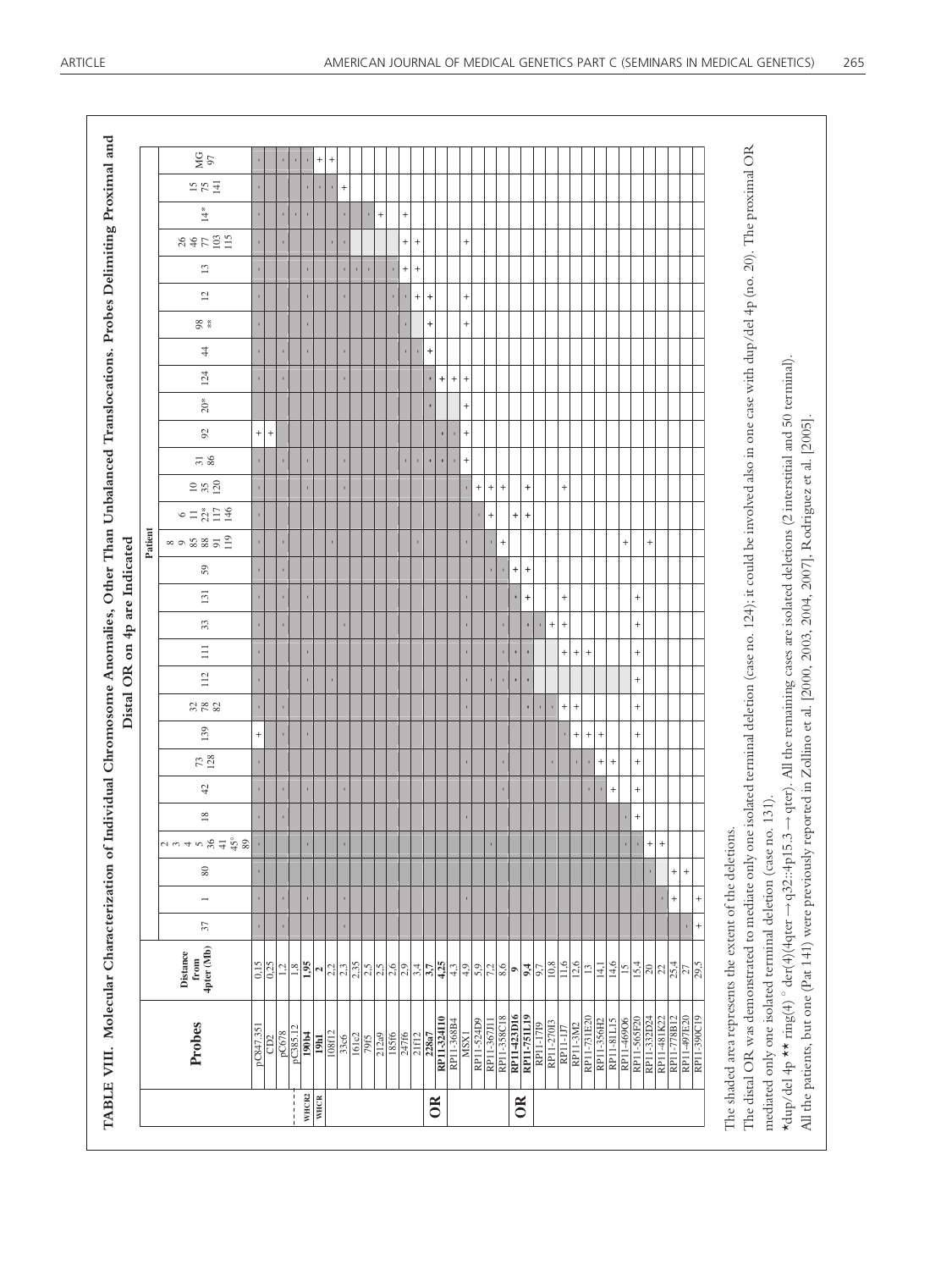|                             | $CC^{\star}$<br>(F 4 y s)     | 140<br>(F 4ys) | 141<br>(F 12 ys)     | 145<br>(F 2 y s) | 148<br>(F 13 ys)                               | 149<br>(F 17 ys) | 151<br>(F 9 y s) | 152<br>(F 12 ys) |
|-----------------------------|-------------------------------|----------------|----------------------|------------------|------------------------------------------------|------------------|------------------|------------------|
| Typical facial dysmorphisms |                               | $^{+}$         | $^{+}$               | $^{+}$           | $^{+}$                                         | $^{+}$           | $^{+}$           | $^{+}$           |
| <b>MR</b>                   | $^{+}$                        | $^{+}$         | $^{+}$               | $^{+}$           | $^{+}$                                         | $^{+}$           | $^{+}$           | $^{+}$           |
| Seizures                    | $^{+}$                        | n.a.           | n.a.                 |                  | $^{+}$                                         | $^{+}$           | $+$ <sup>a</sup> | $^{+}$           |
| Growth delay                | Overgrowth                    | $^{+}$         | $^{+}$               | $^{+}$           | $^{+}$                                         | $^{+}$           | $^{+}$           | $^{+}$           |
| Microcephaly                | Macrocephaly                  | $^{+}$         | n.a.                 | $^{+}$           | $^{+}$                                         | $^{+}$           | $^{+}$           | $^{+}$           |
| Hypotonia                   | $^{+}$                        | $^{+}$         | n.a.                 | $^{+}$           | $^{+}$                                         | $^{+}$           | $^{+}$           | n.a.             |
| <b>CHD</b>                  | n.a.                          | n.a.           | n.a.                 |                  | <b>VSD</b>                                     | n.a.             |                  | <b>ASD</b>       |
| Cleft lip/palate            |                               | n.a.           | n.a.                 |                  | $^{+}$                                         | n.a.             |                  |                  |
| Ocular defects              |                               | n.a.           | n.a.                 |                  | Iris coloboma                                  | n.a.             |                  | Iris coloboma    |
| Renal abnormalities         | n.a.                          | n.a.           | n.a.                 |                  |                                                | n.a.             |                  | $^{+}$           |
| Type of rearrangement       | $t(4p;12p)$ mat $t(4p;8p)$ dn |                | Isolated<br>deletion | $t(4p;3p)$ mat   | $t(4p;10q)$ mat $t(4p;21q)$ mat $t(4p;12p)$ dn |                  |                  | t(4p;8p)dn       |
| 4p deletion size            | 1.6                           | 9.2            | 2.3                  | 12.8             | 23.4                                           | 10.2             | $3.5^{\rm b}$    | 8.7 <sup>b</sup> |

from the telomere. Additional genes for less penetrant facial phenotype are likely to reside distally to this interval, as here discussed in Pathogenesis of WHS Section. A very restricted region for growth delay was defined, limited to about 300 kb between 1.9 (patient MG in Zollino et al. [2003]) and 1.6 (patient CC in the present report) Mb from the telomere. Microcephaly had distal boundary at 2.2 Mb from the telomere, and cleft palate at 2.5 Mb. Chromosome



Figure 4. Physical mapping of the distinctive clinical signs in WHS. Relevant for these considerations was a patient with an interstitial 4p deletion, with distal breakpoint at 9 Mb from the telomere, who presented with overgrowth and hypospadias. This patient in not included in the present report. With respect to mental retardation, the dotted line refers to very mild mental retardation. Distal breakpoint for mental retardation and seizures was established at about 0.4 Mb from the telomere on the basis of van Buggenhout et al.'s [2004] report. Two different loci were noted for both ''seizures'' (Faravelli et al.'s report) and ''hypospadias'' (the patient with interstitial 4p deletion preserving the terminal 9 Mb and presenting with hypospadias).

localization of additional clinical signs can be easily inferred from the same figure.

Our conclusions are largely in agreement with Maas et al.'s [2008] suggestions, with a few modifications.

### PATHOGENESIS OF WHS

After the initial hypothesis that a single gene could be responsible for the whole WHS phenotype, the pathogenesis of WHS is considered to be multigenic [Bergemann et al., 2005]. Firstly, we consider that critical genes responsible for the core phenotype all reside within the terminal 1.9 Mb interval, WHSC1 being the most proximal. It was suggested that haploinsufficiency of WHSC1 causes the facial characteristics and growth delay, while hemizygosity for LETM1 is responsible for the seizure disorder [Maas et al., 2008]. We agree with these conclusions, but additional considerations are in order. The patient reported by Rauch et al. [2001] had a small interstitial deletion limited to WHSCR, causing hemizygosity for WHSC1 and preserving LETM1. This patient presented with a thin habitus, normal height, and with some subtle facial characteristics consistent with WHS. More importantly, he never had seizures. The patient reported by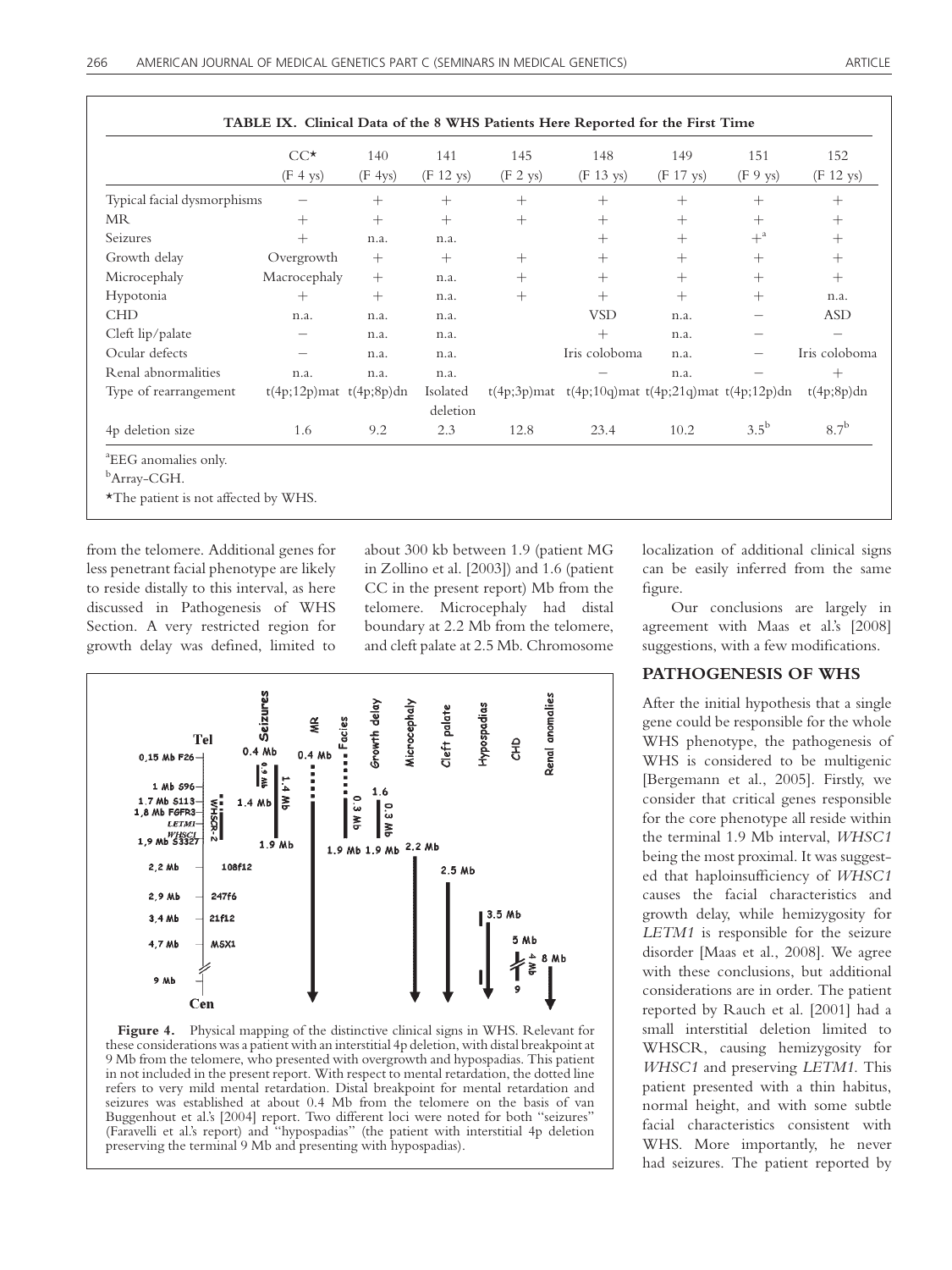Faravelli et al. [2007], here further analyzed molecularly, carries a 1.4 Mb deletion on 4p preserving both WHSC1 and LETM1. Growth was normal in infancy, although final stature was relatively short. She presented with borderline mental retardation and had seizures as a child. In addition, some ocular and nasal characteristics consistent with WHS were noted with ageing. Based on this evidence, we can assume that, in addition to WHSC1, other genes distal to it, although less penetrant, are responsible for both facial characteristics, and growth delay. It should be specified that the pattern of growth delay in WHS is usually severe, being of prenatal onset, and affecting both height and weight. Thus, WHSC1 and other genes have a cumulative effect on growth delay, most likely.

Also relevant with respect to genes responsible for seizures, are two typical WHS patients with a 1.9 Mb terminal deletion encompassing LETM1 and seizures [Zollino et al., 2003; Rodriguez et al., 2005]. We can conclude that seizures in WHS are likely caused by hemizygosity not only of LETM1, but of other gene as well, residing within the terminal 1.9 Mb region of chromosome 4p [South et al., 2008b].

We can conclude that seizures in WHS are likely caused by hemizygosity not only of LETM1, but of other gene as well, residing within the terminal 1.9 Mb region of chromosome 4p.

With respect to growth delay, literature reports provide contradictory data. A small 4p region for growth retardation was recently identified by two independent groups within the terminal 760 kb [Concolino et al., 2007] and the terminal 1.27–1.46 Mb [South et al., 2007], respectively. However this evidence came in both cases

from a ring chromosome 4, making its interpretation difficult. It is known that delayed growth is a nonspecific manifestation of ring syndromes of any type [Kosztolànyi, 1987; Zollino et al., 2008]. Against the evidence that growth delay maps within these regions is the 1.4 Mb deleted patient reported by Faravelli et al. [2007], and patient CC in the present report. Although the about 6 Mb 12p trisomy detected in this patient in association with the 1.6 Mb 4p deletion may affect the final phenotype, growth parameters were within normal upper limits.

These observations prompted us to restrict the chromosome interval for growth delay to a 300 kb region between 1.9 Mb (cosmid 190b4 included) and 1.6 Mb (BAC RP11-572O17 included) from the telomere. We conclude that haploinsufficiency not only of WHSC1, but also of additional genes, residing within this interval, is required for the severe growth delay usually observed in WHS.

### Prognostic Factor for Mental Retardation

Beside the extent of the 4p deletion, and the occurrence of a double chromosome imbalance, that are well established prognostic factors in WHS, seizures are also an independent prognostic factor for degree of mental retardation [Battaglia et al., 1999]. Two patients with a very small deletion, of 2.2 and 2.6 Mb, respectively [patient 15 in Zollino et al., 2000, 2003 and patient 46 in Zollino et al., 2007], predictive of a mild phenotype, had severe mental retardation with nearly absent language, and both suffered from a severe epileptic status in the early infancy. Patient 13 in the Zollino et al. [2007] report, carrying a pure 2.6 Mb 4p deletion, and patient 151 in the present report, in which a 3.5 Mb 4p deletion was detected in association with a 12p trisomy of 0.4 Mb in length, both presented with a very mild mental retardation. They can easily write and read, they can play piano, and they are independent in daily activities. Language is rich and fluent. They never had overt seizures, but only EEG

anomalies as a child. Patient 151 will be described in detail in a future paper.

### FINAL CONSIDERATIONS

Our observations indicate that the etiology of WHS is multigenic, with different genes involved in the production of distinctive clinical signs. Genomic rearrangements productive of the core WHS phenotype are expected to be chromosome deletions event in all cases, and no typical WHS patients are expected to harbor a single gene mutation. However, among the recognized far characterized candidate genes, WHSC1 is likely to be a developmental gene, whose loss-of-function mutations could result in a constellation of clinical signs resembling WHS. According to all previous considerations, mutational analysis of WHSC1 should be considered only for those non-deleted patients presenting with facial characteristics resembling WHS, mild mental retardation and mild growth delay, but with no seizures. Since congenital malformations have been all related to contiguous deletions, proximal to WHSCR-2, patients with malformations, even falling within the WHS phenotype, should not be included in the search for WHSC1 mutations. Some non-deleted patients were already screened for WHSC1 mutations by Stec et al. [1998] and Maas et al. [2008], with negative results. However phenotypic information was not provided in those reports.

Some further considerations are in order. Severe growth delay and seizures represent the greatest problems in the clinical management of WHS. Characterizing the pathogenic genes for these signs could allow the design of a gene therapy for WHS. Given that haploinsufficiency is the basic pathogenetic mechanism in WHS, the unaltered copies of each deleted gene on the homologous chromosome are the ideal target for attempts at enhancing their expression by reactivating drugs.

### ACKNOWLEDGMENTS

We wish to thank Dr. R. Tenconi, Dr. A. Selicorni, Dr. G. Zampino, Dr. G. Sorge, Dr. L. Memo, Dr. G. Capovilla,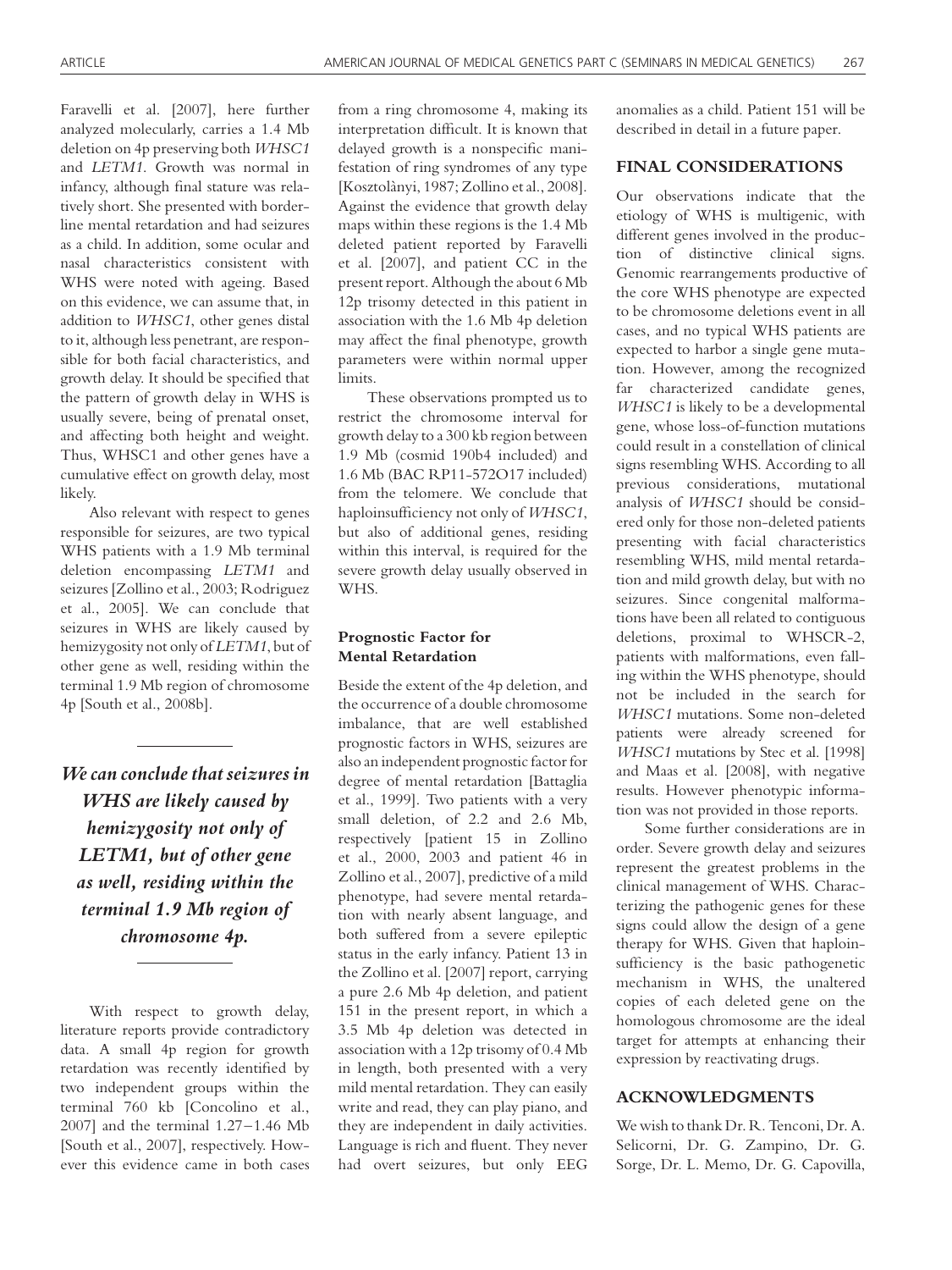Dr. R. Fischetto, Dr. A. Midro, Dr. D. Battaglia, Dr. M. Petersen, Dr. E. Pandelia, Dr. Y. Gyftodimou, Dr. C. Di Stefano, Dr. M. Di Rocco, Dr. F. Faravelli, Dr. L. Garavelli, Dr. P. Cavalli, Dr. S. Savasta, L. Rodriguez for referring patients. We thank all the WHS families and the Italian Association for WHS. This work was supported by Cofin 2005-MIUR.

#### REFERENCES

- Battaglia A, Carey JC, Cederholm P, Viskochil DH, Brothman RA, Galasso C. 1999. Natural history of Wolf-Hirschhorn syndrome: Experience with 15 cases. Pediatrics 103:830–836.
- Battaglia A, Carey JC, Wright TJ. 2001. Wolf-Hirschhorn (4p-) syndrome. Adv Pediatr 48:75–113.
- Bergemann AD, Cole F, Hirschhorn K. 2005. The etiology of Wolf-Hirschhorn syndrome. Trends Genet 21:188–195.
- Clemens M, Martsolf JT, Rogers JG, Mowery-Rushton P, Surti U, McPherson E. 1996. Pitt-Rogers-Danks syndrome: The result of a 4p microdeletion. Am J Med Genet 66: 95–100.
- Concolino D, Rossi E, Strisciuglio P, Iembo MA, Giorda R, Ciccone R, Tenconi R, Zuffardi O. 2007. Deletion of a 760 kb region at 4p16 determines the prenatal and postnatal growth retardation characteristic of Wolf-Hirschhorn syndrome. J Med Genet 44:647– 650.
- Dallapiccola B, Mandich P, Bellone E, Selicorni A, Mokin V, Ajmar F, Novelli G. 1993. Parental origin of chromosome 4p deletion in Wolf-Hirschhorn syndrome. Am J Med Genet 47:921–924.
- Endele S, Fuhry M, Pak SJ, Zabel BU, Winterpacht A. 1999. LETM1, a novel gene encoding a putative EF-hand  $Ca(2+)$ -binding protein, flanks the Wolf-Hirschhorn syndrome (WHS) critical region and is deleted in most WHS patients. Genomics 60:218–225.
- Fang YY, Bain S, Haan EA, Eyre HJ, MacDonald M, Wright TJ, Altherr MR, Riess O, Sutherland G, Callen DF. 1997. High resolution characterization of an interstitial deletion of less than 1.9 Mb at 4p16.3 associated with Wolf-Hirschhorn syndrome. Am J Med Genet 71:453–457.
- Faravelli F, Murdolo M, Marangi G, Bricarelli FD, Di Rocco M, Zollino M. 2007. Mother to son amplification of a small subtelomeric deletion: A new mechanism of familial recurrence in microdeletion syndromes. Am J Med Genet Part A 143A:1169–1173.
- Gandelman KY, Gibson L, Meyer MS, Yang-Feng TL. 1992. Molecular definition of the smallest region of deletion overlap in the Wolf-Hirschhorn syndrome. Am J Hum Genet 51:571–578.
- Giglio S, Calvari V, Gregato G, Gimelli G, Camanini S, Giorda R, Ragusa A, Guerneri S, Selicorni A, Stumm M, Tonnies H, Ventura M, Zollino M, Neri G, Barber J, Wieczorek D, Rocchi M, Zuffardi O. 2002.

Heterozygous submicroscopic inversions involving olfactory receptor-gene clusters mediate the recurrent  $t(4;8)(p16;p23)$  translocation. Am J Hum Genet 71:276–285.

- Hirschhorn K, Cooper HL, Firschein IL. 1965. Deletion of short arms of chromosome 4–5 in a child with defects of midline fusion. Humangenetik 1:479–482.
- Johnson WP, Altherr MR, Blake JM, Keppen LD. 1994. FISH detection of Wolf-Hirschhorn syndrome: Exclusion of D4F26 as critical site. Am J Med Genet 52:70–74.
- Kosztolànyi G. 1987. Does "ring syndrome" exists? An analysis of 207 case reports on patients with a ring autosome. Hum Genet 75:174–179.
- Lindeman-Kusse MC, Van Haeringen A, Hoorweg-Nijman JJG, Brunner HG. 1996. Cytogenetic abnormalities in two new patients with Pitt-Rogers-Danks phenotype. Am J Med Genet 66:104–112.
- Maas NM, Van Vooren S, Hannes F, Van Buggenhout G, Mysliwiec M, Moreau Y, Fagan K, Midro A, Engiz O, Balci S, Parker MJ, Sznajer Y, Devriendt K, Fryns JP, Vermeesch JR. 2007. The t(4;8) is mediated by homologous recombination between olfactory receptor gene clusters, but other 4p16 translocations occur at random. Genet Couns 18:357–365.
- Maas NM, Van Buggenhout G, Hannes F, Thienpont B, Sanlaville D, Kok K, Midro A, Andrieux J, Anderlid BM, Schoumans J, Hordijk R, Devriendt K, Fryns JP, Vermeesch JR. 2008. Genotype-phenotype correlation in 21 patients with Wolf-Hirschhorn syndrome using high resolution array comparative genome hybridisation (CGH). J Med Genet 45:71–80.
- Partington MW, Fagan K, Soubjaki V, Turner G. 1997. Translocations involving 4p16.3 in three families: Deletion causing the Pitt-Rogers-Danks syndrome and duplication resulting in a new overgrowth syndrome. J Med Genet 34:719–728.
- Rauch A, Schellmoser S, Kraus C, Dörr HG, Trautmann U, Altherr MR, Pfeiffer RA, Reis A. 2001. First known microdeletion within the Wolf-Hirschhorn syndrome critical region refines genotype-phenotype correlation. Am J Med Genet 99:338–342.
- Rodriguez L, Zollino M, Climent S, Mansilla E, Lopez-Grondona F, Martinez-Fernandez ML, Murdolo M, Martinez-Frias ML. 2005. The new Wolf-Hirschhorn syndrome critical region (WHSCR-2): A description of a second case. Am J Med Genet Part A 136A:175–178.
- Somer M, Peippo M, Keinanen M. 1995. Controversial findings in two patients with commercially available probe D4S96 for the Wolf-Hirschhorn syndrome. Am J Hum Genet 57:A127.
- South ST, Bleyl SB, Carey JC. 2007. Two unique patients with novel microdeletions in 4p16.3 that exclude the WHS critical regions: Implications for critical region designation. Am J Med Genet Part A 143A:2137– 2142.
- South ST, Whitby H, Battaglia A, Carey JC, Brothman AR. 2008a. Comprehensive analysis of Wolf-Hirschhorn syndrome using array CGH indicates a high prevalence of translocations. Eur J Hum Genet 16:45–52.
- South ST, Hannes F, Fisch G, Vermeesch J, Zollino M. 2008b. Pathogenic significance of deletions distal to the currently described Wolf-Hirschhorn syndrome critical regions on 4p16.3. Am J Med Genet Part C Semin Med Genet 148C:270–274.
- Stec I, Wright TJ, van Ommen GJ, de Boer PA, van Haeringen A, Moorman AF, Altherr MR, den Dunnen JT. 1998. WHSC1, a 90 kb SET domain-containing gene, expressed in early development and homologous to a Drosophila dysmorphy gene maps in the Wolf-Hirschhorn syndrome critical region and is fused to IgH in t(4;14) multiple myeloma. Hum Mol Genet 7:1071–1082.
- Tonnies H, Stumm M, Neumann L, Volleth M, Grumpelt U, Musebeck J, Annuss G, Neitzel H. 2001. Two further cases of WHS with unbalanced de novo translocation t(4;8) characterised by CGH and FISH. J Med Genet 38:E21.
- Van Buggenhout G, Melotte C, Dutta B, Froyen G, Van Hummelen P, Marynen P, Matthijs G, de Ravel T, Devriendt K, Fryns JP, Vermeesch JR. 2004. Mild Wolf-Hirschhorn syndrome: Micro-array CGH analysis of atypical 4p16.3 deletions enables refinement of the genotype-phenotype map. J Med Genet 41:691–698.
- Wieczorek D, Krause M, Majewski F, Albrecht B, Horn D, Riess O, Gillessen-Kaesbach G. 2000a. Effect of the size of the deletion and clinical manifestations in Wolf-Hirschhorn syndrome: Analysis of 13 patients with a de novo deletion. Eur J Hum Genet 8:519–526.
- Wieczorek D, Krause M, Majewski F, Albrecht B, Meinecke P, Riess O, Gillessen-Kaesbach G. 2000b. Unexpected high frequency of de novo unbalanced translocations in patients with Wolf-Hirschhorn syndrome (WHS). J Med Genet 37:798–804.
- Wolf U, Reinwein H, Porsch R, Schroter R, Baitsch H. 1965. Defizien an den kurzen Armen eines Chromosoms Nr 4. Humangenetik 1:397–413.
- Wright TJ, Ricke DO, Denison K, Abmayr S, Cotter PD, Hirschhorn K, Keinanen M, McDonald-McGinn D, Somer M, Spinner N, Yang-Feng T, Zackai E, Altherr MR. 1997. A transcript map of the newly defined 165 kb Wolf-Hirschhorn syndrome critical region. Hum Mol Genet 6:317–324.
- Wright TJ, Costa JL, Naranjo C, Francis-West P, Altherr MR. 1999. Comparative analysis of a novel gene from the Wolf-Hirschhorn/ Pitt-Rogers-Danks region. Genomics 59:203–212.
- Zollino M, Di Stefano C, Zampino G, Mastroiacovo P, Wright TJ, Sorge G, Selicorni A, Tenconi R, Zappala` A, Battaglia A, Di Rocco M, Palka G, Pallotta G, Altherr MR, Neri G. 2000. Genotype-phenotype correlations and clinical diagnostic criteria in Wolf-Hirschhorn syndrome. Am J Med Genet 94:254–261.
- Zollino M, Lecce R, Fischetto R, Murdolo M, Faravelli F, Selicorni A, Butte C, Memo L, Capovilla G, Neri G. 2003. Mapping the Wolf-Hirschhorn syndrome phenotype outside the currently accepted WHS critical region and defining a new critical region, WHSCR-2. Am J Hum Genet 72:590–597.
- Zollino M, Lecce R, Selicorni A, Murdolo M, Mancuso I, Marangi G, Zampino G, Garavelli